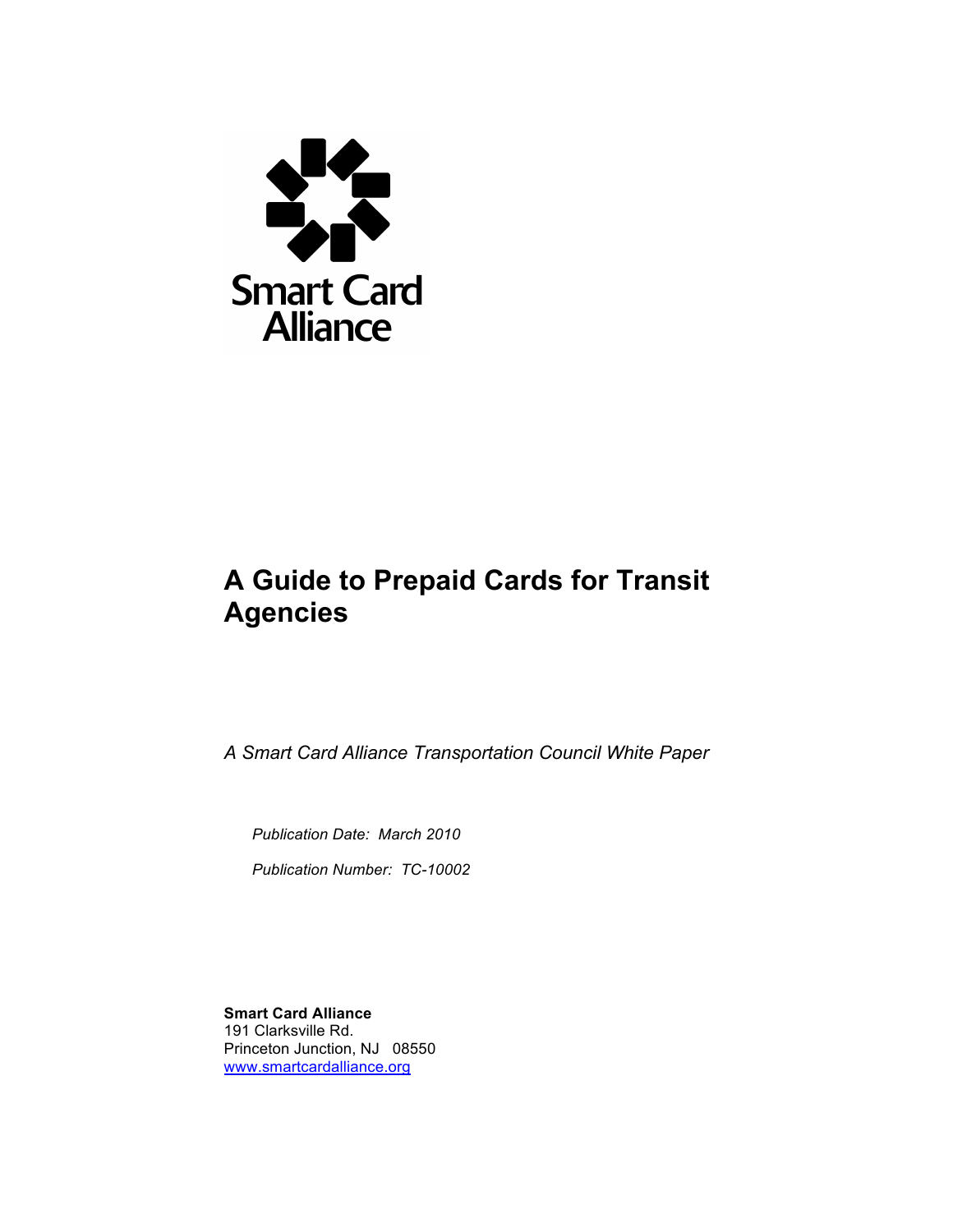# *About the Smart Card Alliance*

The Smart Card Alliance is a not-for-profit, multi-industry association working to stimulate the understanding, adoption, use and widespread application of smart card technology. Through specific projects such as education programs, market research, advocacy, industry relations and open forums, the Alliance keeps its members connected to industry leaders and innovative thought. The Alliance is the single industry voice for smart cards, leading industry discussion on the impact and value of smart cards in the U.S. and Latin America. For more information please visit http://www.smartcardalliance.org.

Copyright © 2010 Smart Card Alliance, Inc. All rights reserved. Reproduction or distribution of this publication in any form is forbidden without prior permission from the Smart Card Alliance. The Smart Card Alliance has used best efforts to ensure, but cannot guarantee, that the information described in this report is accurate as of the publication date. The Smart Card Alliance disclaims all warranties as to the accuracy, completeness or adequacy of information in this report.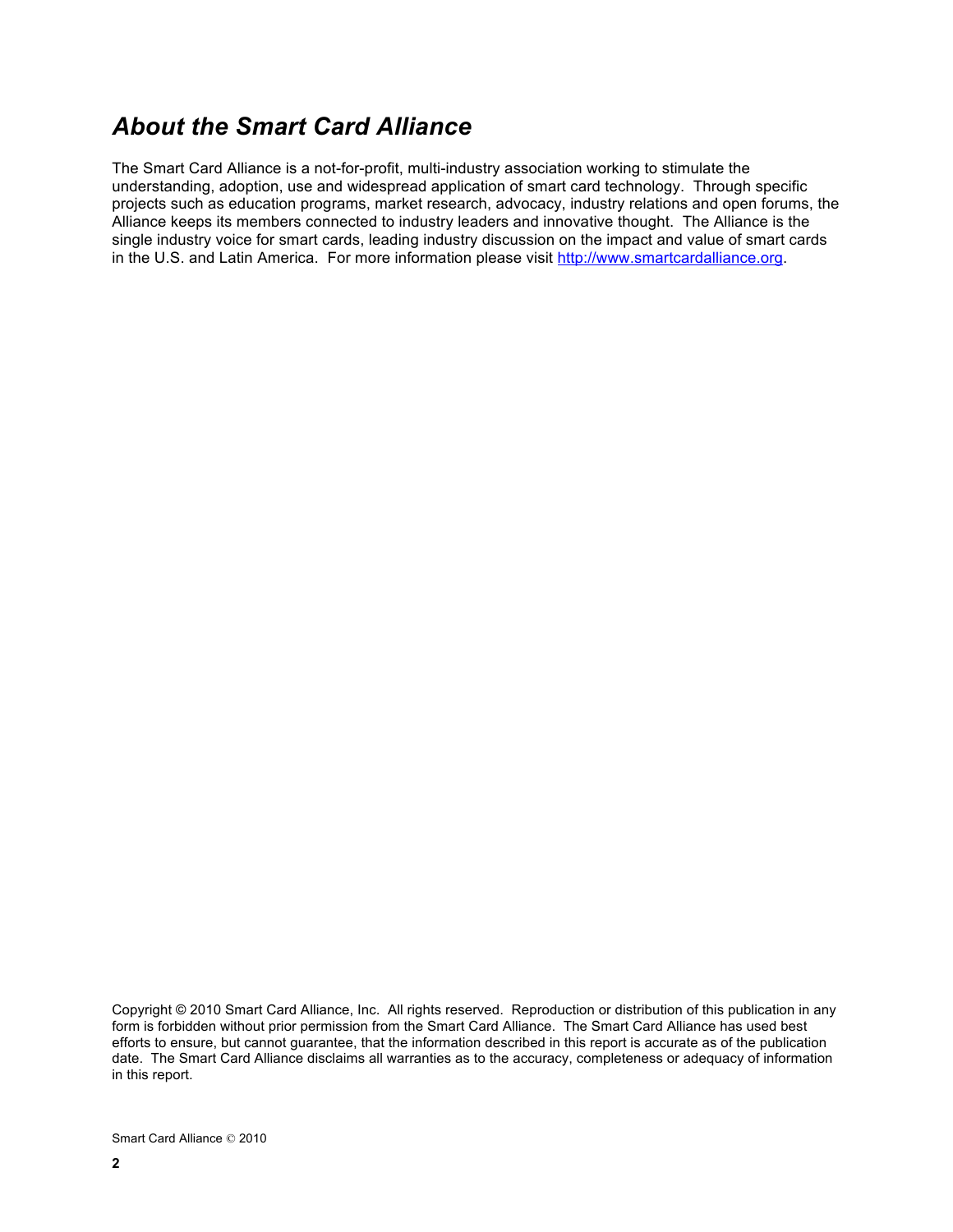# **TABLE OF CONTENTS**

| 1              |            |  |  |
|----------------|------------|--|--|
|                | 1.1        |  |  |
|                | 1.1.1      |  |  |
|                | 1.1.2      |  |  |
| $\overline{2}$ |            |  |  |
|                | 2.1        |  |  |
|                | 2.1.1      |  |  |
|                | 2.1.2      |  |  |
|                | 2.1.3      |  |  |
|                | 2.1.4      |  |  |
|                | 2.1.5      |  |  |
|                | 2.1.6      |  |  |
|                | 2.1.7      |  |  |
|                | 2.1.8      |  |  |
|                | 2.1.9      |  |  |
| 3              |            |  |  |
| 4              |            |  |  |
|                |            |  |  |
|                | 4.1<br>4.2 |  |  |
|                | 4.3        |  |  |
|                | 4.3.1      |  |  |
|                | 4.3.2      |  |  |
|                | 4.4        |  |  |
|                | 4.5        |  |  |
|                | 4.6        |  |  |
|                | 4.7        |  |  |
|                | 4.8        |  |  |
| 5              |            |  |  |
|                | 5.1        |  |  |
|                | 5.2        |  |  |
|                | 5.3        |  |  |
|                | 5.4        |  |  |
|                | 5.5        |  |  |
| 6              |            |  |  |
|                | 6.1        |  |  |
|                | 6.2        |  |  |
|                | 6.3        |  |  |
|                | 6.4        |  |  |
|                | 6.5        |  |  |
|                | 6.6        |  |  |
|                | 6.7        |  |  |
|                | 6.8        |  |  |
| 7              |            |  |  |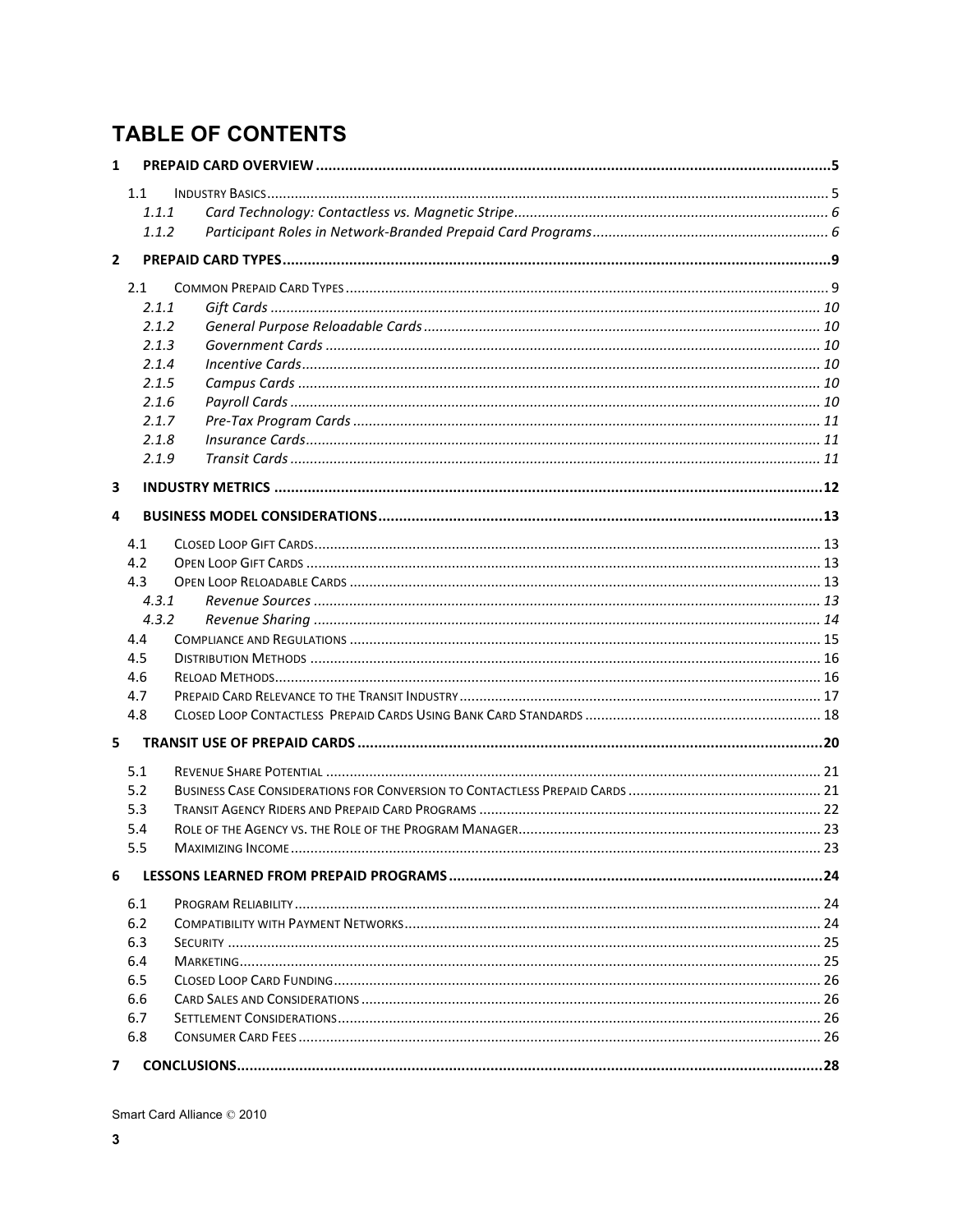| 8                                                                           |                 |  |  |  |
|-----------------------------------------------------------------------------|-----------------|--|--|--|
| 9                                                                           |                 |  |  |  |
| 10                                                                          |                 |  |  |  |
|                                                                             | 10.1            |  |  |  |
|                                                                             | 102             |  |  |  |
|                                                                             | 10.3            |  |  |  |
|                                                                             | 10 <sub>4</sub> |  |  |  |
| APPENDIX C: BANK REGULATIONS FOR ACCEPTING OPEN LOOP PREPAID CARDS 35<br>11 |                 |  |  |  |
|                                                                             | 111             |  |  |  |
|                                                                             | 11 <sub>2</sub> |  |  |  |
|                                                                             | 113             |  |  |  |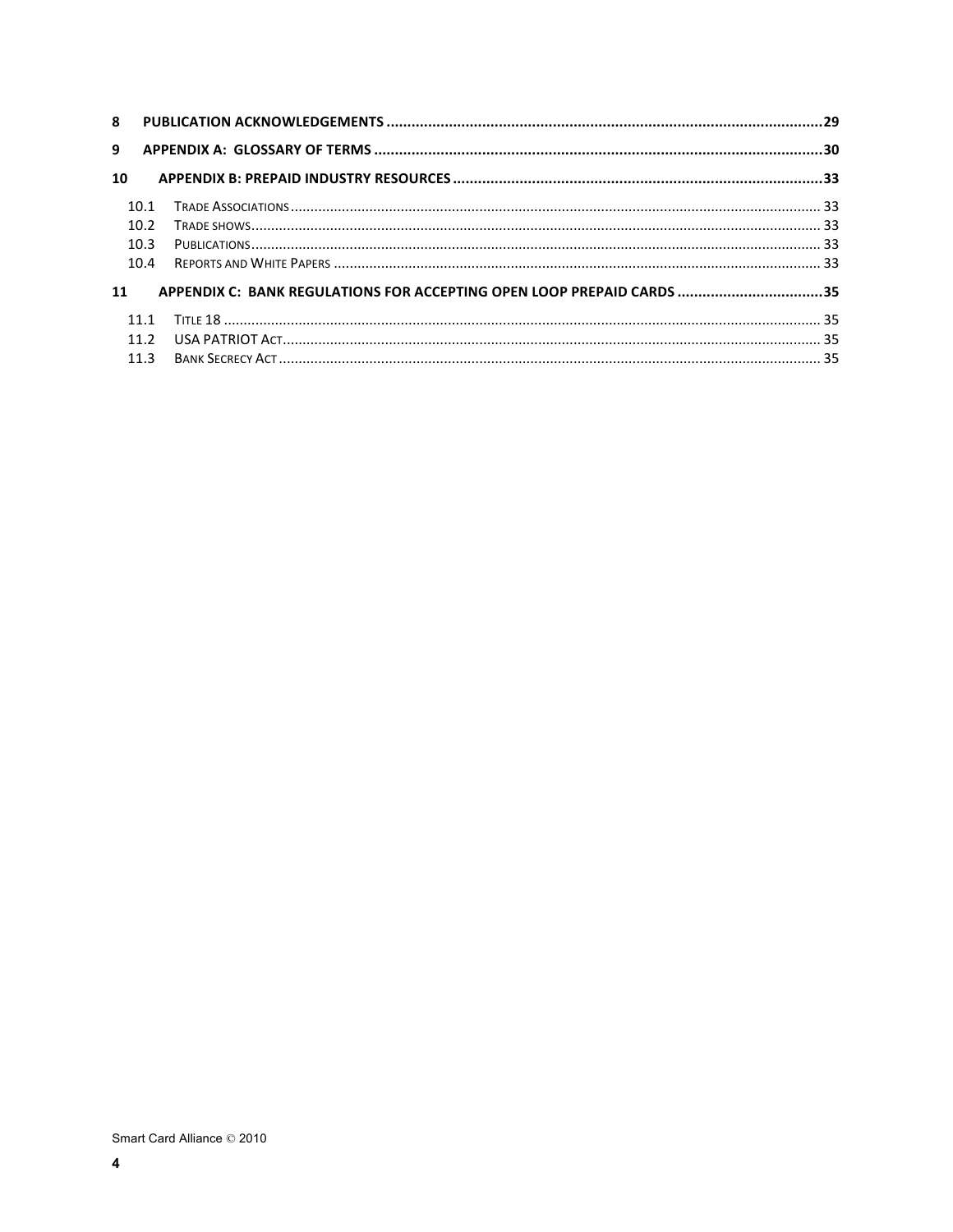# **1 Prepaid Card Overview**

## *1.1 Industry Basics*

For the past several years, transit agencies have been moving away from cash-based fare collection systems to contactless smart card-based systems. In most cases, the cards issued have been closed loop payment cards; that is, cards that can only be used to pay transit fares. Recently, in an effort to both reduce the costs associated with administering these systems and make the systems more convenient for customers, transit agencies are considering accepting contactless bank cards at points of entry, eliminating the need for customers to buy a transit-specific card.

The purpose of this white paper is to provide an overview of the prepaid card industry and the products available, including network-branded prepaid cards. It is directed to readers who work for or support transit agencies. The paper provides guidance on what transit agencies should look for when evaluating the feasibility and benefits of using prepaid cards as one element of an open loop fare collection system. The paper also provides useful information to other members of the prepaid card industry who have an interest in collaborating with the mass transit industry to expand the use of prepaid cards.

As banks continue the process of converting credit and debit cards to include contactless features, a large number of transit riders will be able to use these new cards on transit systems. However, transit agencies have a long-standing mandate to serve all constituencies in their service areas. Any movement to adopt financial industry products, such as bank cards, would therefore require that all riders be able to obtain such a card conveniently. Because some segments of a transit agency's ridership may not qualify for a credit or debit card or may be uninterested in establishing a relationship with a bank, transit agencies should consider promoting the use of prepaid cards that can operate like a bank card but be available to anyone.

Non-reloadable "instant" prepaid cards provide this service. Because there is no requirement for consumers to apply for these cards, they cannot be declined. Non-reloadable "instant" prepaid cards are "cards for cash" in the simplest form. These can be limited to use at a single merchant, but they can also carry payment network branding enabling customers to use them at a wide variety of merchants, up to the amount loaded on the card at the time of purchase.<sup>1</sup>

Another option is to use more sophisticated reloadable prepaid cards. These cards are issued by financial institutions and carry a payment network brand, such as American Express, Discover® , MasterCard® or Visa®. Such cards are easier to obtain than a credit or debit card, since there are no credit approval requirements. The customer only needs to provide simple identification information to meet regulatory requirements. It is important to note that the issuer or provider determines the identification required, such as Social Security number, Individual Tax Identification Number or foreign-issued identification to satisfy these requirements.<sup>2</sup> These cards can be reloaded as often as the customer likes and are frequently associated with payroll deposit programs.<sup>3</sup>

In addition, prepaid cards can be obtained from convenient retail locations, from self-service kiosks, over the phone, or via a web site. There is no necessity to visit a bank.

By working with the prepaid industry, transit agencies can provide bank card products to supplement payment media, allow all riders to enjoy bank card privileges, and reduce the agency's costs associated with the distribution and maintenance of closed loop transit cards, albeit by transferring some of these costs to the riders purchasing the prepaid cards. This approach has already proved to be feasible for serving riders that carry traditional credit and debit payment cards. Adding prepaid cards to the system would allow all riders to participate.

 <sup>1</sup> At the time of writing, certain financial institutions and payment networks are relaxing the rules on network-branded non-reloadable cards to allow a few load transactions up to a maximum value of a few hundred dollars.<br>
<sup>2</sup> This requirement is a result of the U.S.A. Patriot Act and "Know Your Customer."<br>
<sup>3</sup> Card program guidelines vary

amount of card loads to satisfy Anti-Money Laundering regulations and may limit the amount. Refer to the card program's terms and conditions for rules about reload terms and restrictions.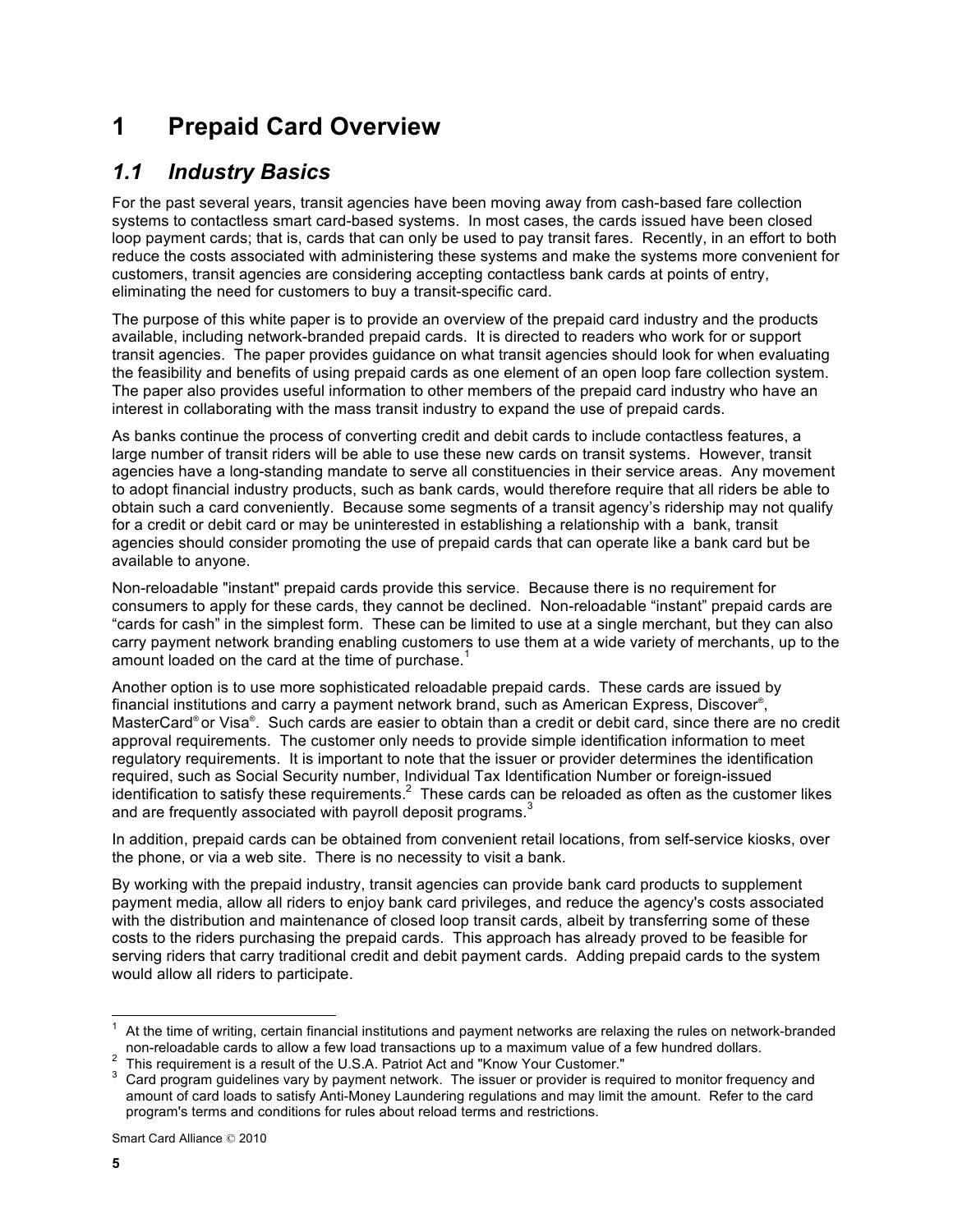While network-branded prepaid cards can be marketed directly by a bank or other financial institution, one significant difference between network-branded prepaid cards and traditional bank cards is that they typically involve a third party, commonly referred to as a program manager. The program manager is responsible for marketing and distributing cards and supporting the program. Transit agencies are understandably reluctant to take on this role as it can be costly and is an area in which they lack expertise. Discussions in the industry have therefore focused on cooperative relationships with program managers that focus on retail-based prepaid cards; the agency works with a program manager who can distribute cards at transit locations as well as in shops near those locations, so that people can buy a card with cash when they need one.

Transit payment represents an important opportunity for prepaid card providers as an effective means for growing a stable customer base. Because transit agencies can benefit from cost savings, there is a reasonable basis for cooperation. Furthermore, retail-based prepaid cards are very similar to the closed loop smart cards that agencies provide today, which can facilitate a transition to an open system for current patrons, the retail sales outlets currently selling transit passes, and the agency itself.

There are even more types of prepaid cards than the retail-based products mentioned above. The prepaid card industry is highly segmented. An agency should consider each product type, since each type can provide convenient access to a unique segment of the market. Each type has its own special circumstances, but all types share a number of commonalities. Understanding the similarities and differences can help an agency develop a strategy for open payment card distribution that ensures that every rider has or can easily get a fare payment card at no cost to the agency.

### **1.1.1 Card Technology: Contactless vs. Magnetic Stripe**

State-of-the-art transit industry automatic fare collection (AFC) systems currently use contactless smart card technology for the fare media.<sup>4</sup> The prepaid industry, on the other hand, provides mostly magnetic stripe cards, not contactless cards. However, credit and debit card issuers are transitioning to contactless smart cards, merchants are installing contactless point-of-sale (POS) readers to accept contactless cards, and processors are making the infrastructure changes to support the added data elements required with contactless. Prepaid managers can leverage this infrastructure for new prepaid card programs.

To collaborate with the transit industry, prepaid program managers will need to cover the additional cost of a contactless smart card (as compared to a magnetic stripe card), but this additional cost represents only a moderate barrier to conversion, since processors and card suppliers can already support the technology. Prepaid program managers are unlikely to convert without a promise of a positive business case. Fortunately, the interest in open payment systems that transit agencies have expressed has been motivation enough for some prepaid card issuers to begin to offer contactless cards. Agencies are advised to contact several prepaid program managers<sup>5</sup> to solicit interest in supporting their programs.

### **1.1.2 Participant Roles in Network-Branded Prepaid Card Programs**

The prepaid business model is structured differently from the business model in the credit or debit card industry. This section discusses the different parties that are involved in a major network-branded, reloadable prepaid card program and their roles in the process. It is important to note that one entity may perform multiple roles.

Figure 1 illustrates the roles of the different participants in the prepaid industry.

Additional information on transit fare payment systems can be found on the Smart Card Alliance web site, at http://www.smartcardalliance.org/pages/activities-councils-transportation

<sup>&</sup>lt;sup>5</sup> A good resource is the Network Branded Prepaid Card Association (NBPCA) member list, http://www.nbpca.com/who\_nbpca\_members.html.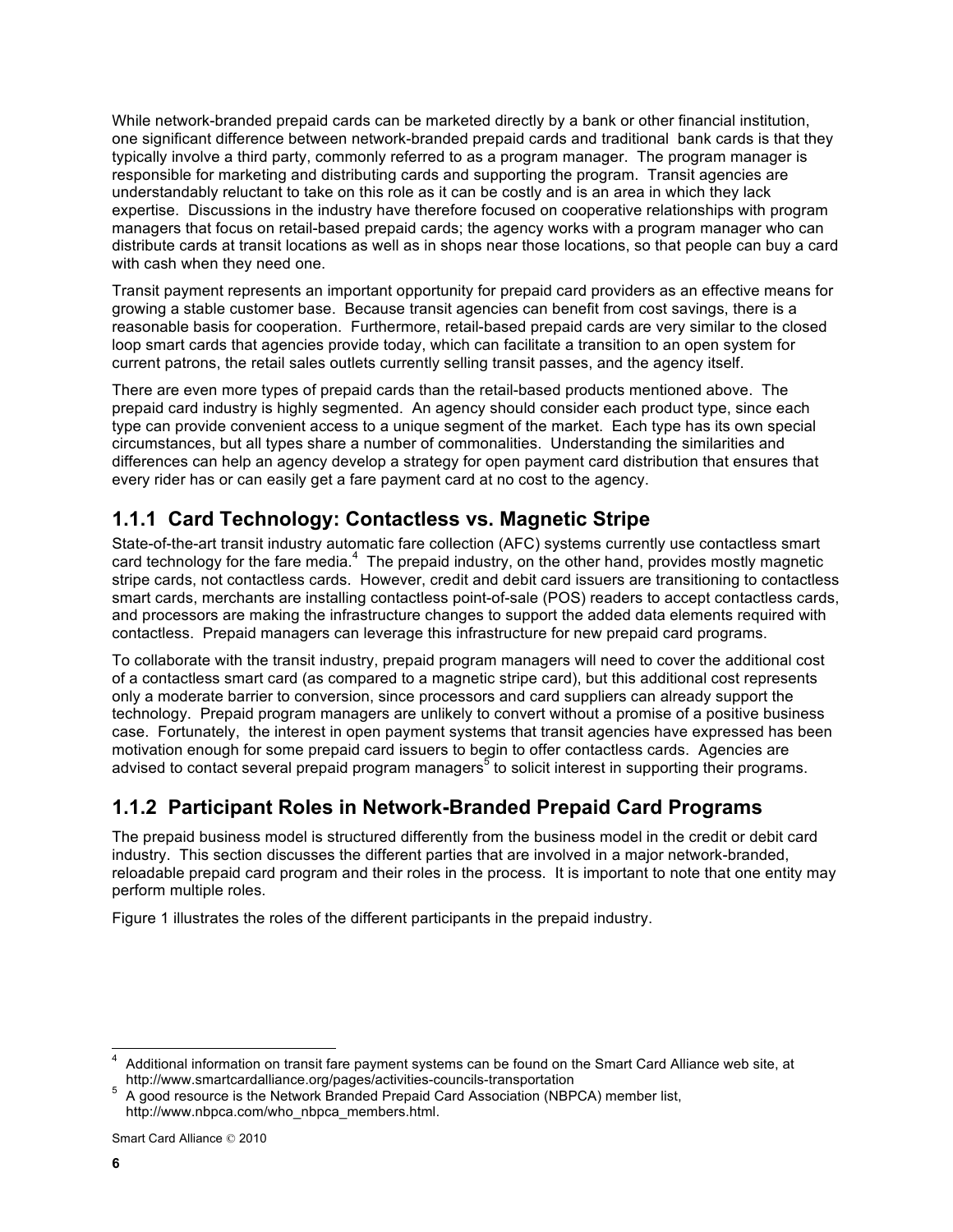

*Figure 1. Roles Played by Participants in the Prepaid Card Industry*

The issuer is accountable for all aspects of the program, compliance with all applicable Federal and state regulations and laws, and compliance with the payment brand's rules. The issuer has approval authority over all aspects of the program. The payment brand considers the issuer to be the owner of the program. Subject to the payment brand's rules, the issuer must approve all parameters of the program, including maximum card balance, maximum daily transaction balances, number of periodic reloads, cardholder fees, and card art.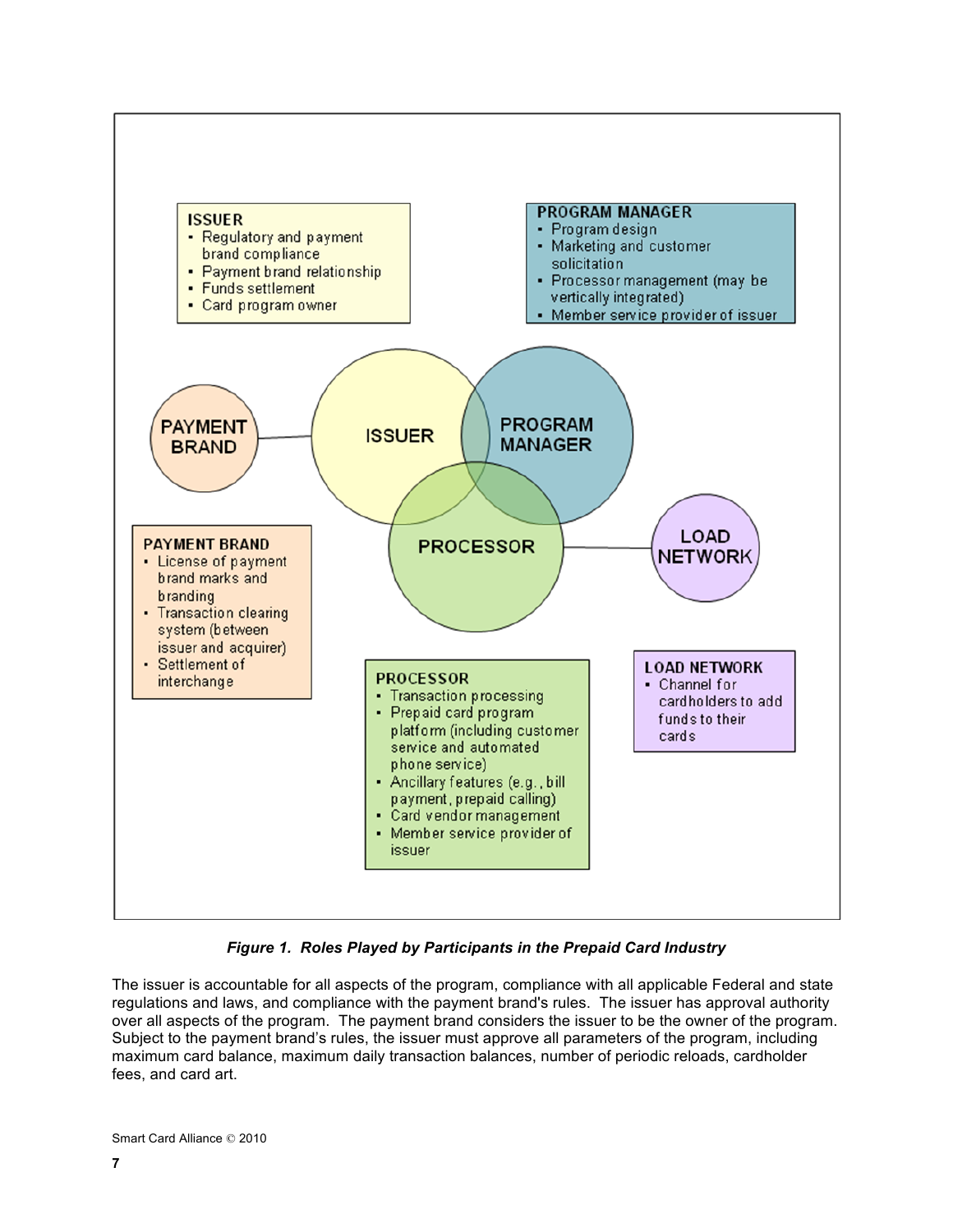The program manager is the driving force behind the prepaid card program. Typically, the program manager designs the program and develops the business and marketing plans. The marketing plan includes a distribution strategy and, in most cases, a network of distributors. In conjunction with the issuer, the program manager sets the pricing and fees for the product. Program managers use their expertise in the market to develop alliances with strategic business partners and third-party vendors. The program manager must be registered with the payment brand as a member service provider for the issuer.

The payment brand sets the rules that must be followed by all parties of the transaction; the rules are typically defined in each payment brand's operating regulations. The payment brand also standardizes information about the components that reside on the card. From a transaction standpoint, the payment brand is responsible for connecting and routing the authorization transaction to the necessary parties, as well as managing the clearing system that is used to settle transactions and support interchange between the acquirer/merchant and the issuer. The payment brand organization reviews and approves or declines the card program submitted by the issuer. The payment brand supplies and configures the card program's bank identification number (BIN).

The processor is a member service provider (MSP) registered by the issuer to perform processing services. These services include the development of a platform for configuring and supporting the card program, performing cardholder customer service, acting as the system of record for prepaid accounts, facilitating authorization and settlement, providing reports to the issuer and program manager to manage the program, managing the interface to the payment brand's network, and implementing fraud and data security controls. The processor must be compliant with the Payment Card Industry Data Security Standard (PCI DSS, a set of standards designed to maximize data security).

The load network provides a channel by which cardholders can add funds to their reloadable prepaid cards through its network of retail locations. The initial load cost is included in the purchase price of the card, but for subsequent reloads, the load network charges the cardholder a fee and pays a portion of the fee to the merchant.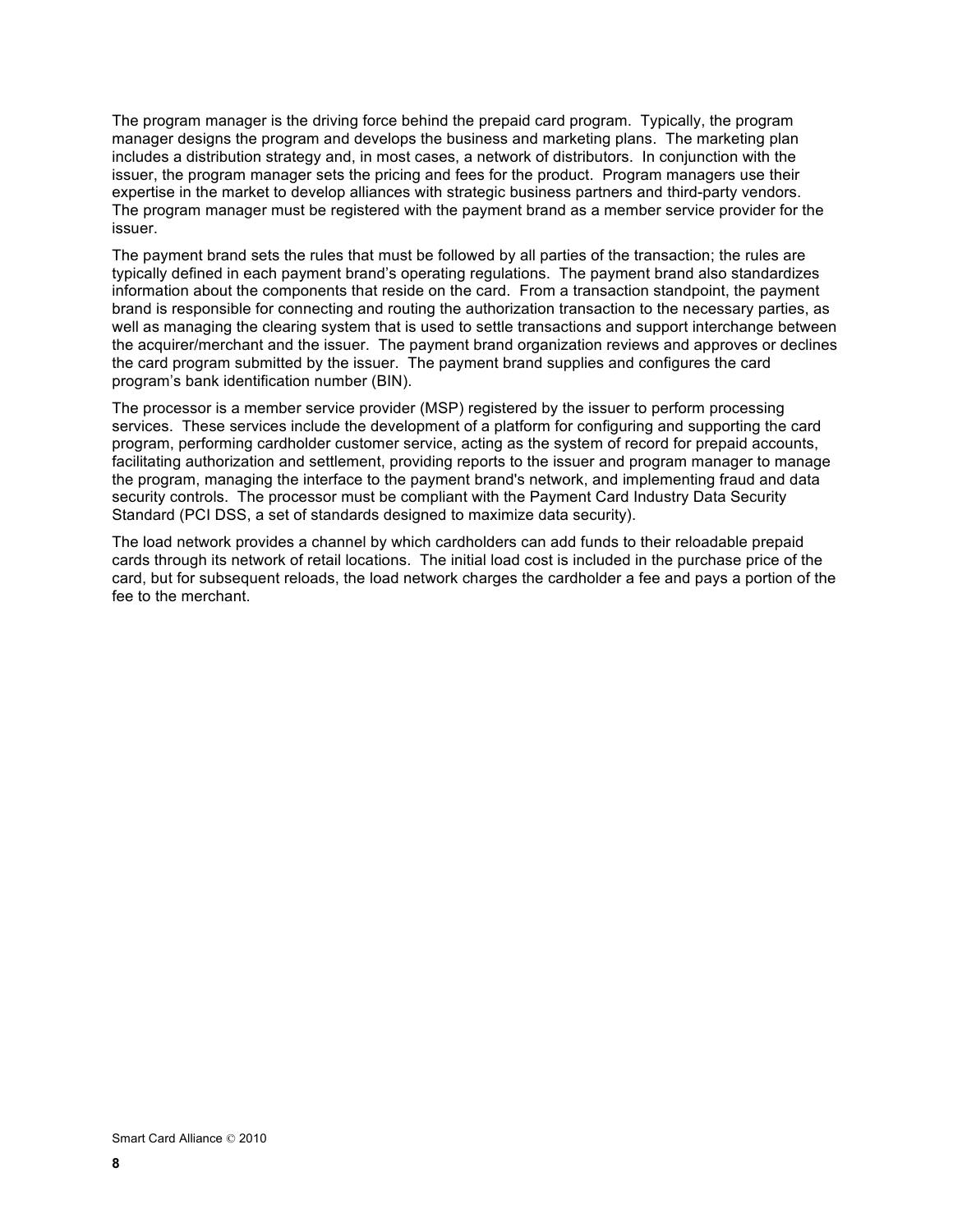# **2 Prepaid Card Types**

## *2.1 Common Prepaid Card Types*

Prepaid cards can be divided into two basic types: non-reloadable and reloadable. A non-reloadable card is a card to which value cannot be added (one-time load $^6$ ). A reloadable card is one to which funds can be added; it can be used on an ongoing basis. This is an important distinction, because whether or not the card is reloadable determines the regulations that govern the card program. In addition, there are two main usage scenarios, *open loop* or cards that can be used at any merchant participating with the card's payment brand, or *closed loop* where cards can only be used at a single merchant. While revenuesharing opportunities are typically available for only open loop, general purpose reloadable cards, it is important to understand the many different types of cards in the market.

The open loop prepaid card industry has evolved to target many market segments. Within both the reloadable and non-reloadable categories there are many overlapping variations, including travel cards, gift cards, payroll cards, rebate cards, incentive cards, government benefits cards, general purpose cards, health savings account (HSA) cards, and flexible spending account (FSA) cards. Mercator Advisory Group<sup>7</sup> defines 33 types of prepaid cards encompassing a variety of markets. Each type can include both reloadable and non-reloadable cards. For example, the open loop cards sold in shopping malls are considered to be general purpose non-reloadable cards, while the Walmart MoneyCard is considered to be a general purpose reloadable card. Most of these types of cards could also be used to pay transit fares.

A prepaid card that uses the debit networks can be limited in where it can be used by restrictive authorizations. This method is used in pre-tax programs (e.g., healthcare spending and transit benefits) and in government prepaid programs (e.g., electronic benefits transfer). With restrictive authorizations, the payment networks can decline or reject transactions that appear to be inconsistent with the designated use of the prepaid card. Some prepaid cards are co-branded with a major retailer or group that has formed a marketing agreement with a program manager. Although there are certainly marketing benefits that can be achieved through the implementation of an affinity program tied to a specific transit agency, merchants must follow payment brand rules for acceptance. A merchant can determine which payment brands are accepted; however, if the merchant accepts a specific payment brand, then all cards bearing that payment brand mark must be accepted.<sup>8</sup>

The prepaid industry has developed this wide array of product types due to the utility of the bank card infrastructure that allows program managers to choose the pricing and features of the card and the target merchant acceptance, from a single merchant to all merchants participating in a payment network or somewhere in between. Importantly, the sophistication of the processing infrastructure allows all these products to use the same system. In this manner, merchants can use the same card acceptance devices that are used for American Express, Discover, MasterCard and Visa transactions to accept all types of prepaid cards. In fact, the clerk may not even know if the card is prepaid or not.

The safeguards provided by the payment brands through the issuer and processor requirements assure the integrity of the system and allow program managers to explore a variety of product types to develop successful programs. This flexibility has encouraged entrepreneurial activity and resulted in the wide variety of products.

Mercator's report aside, this white paper groups prepaid cards into ten types which are defined below.

Smart Card Alliance © 2010

<sup>&</sup>lt;sup>6</sup> See Footnote 1<br><sup>7</sup> http://www.mercatorgroup.com<br><sup>8</sup> Note that there are some exceptions to this (i.e., in the U.S., merchants can choose to not accept Visa Debit, but this must be clearly communicated at the point-of-sale).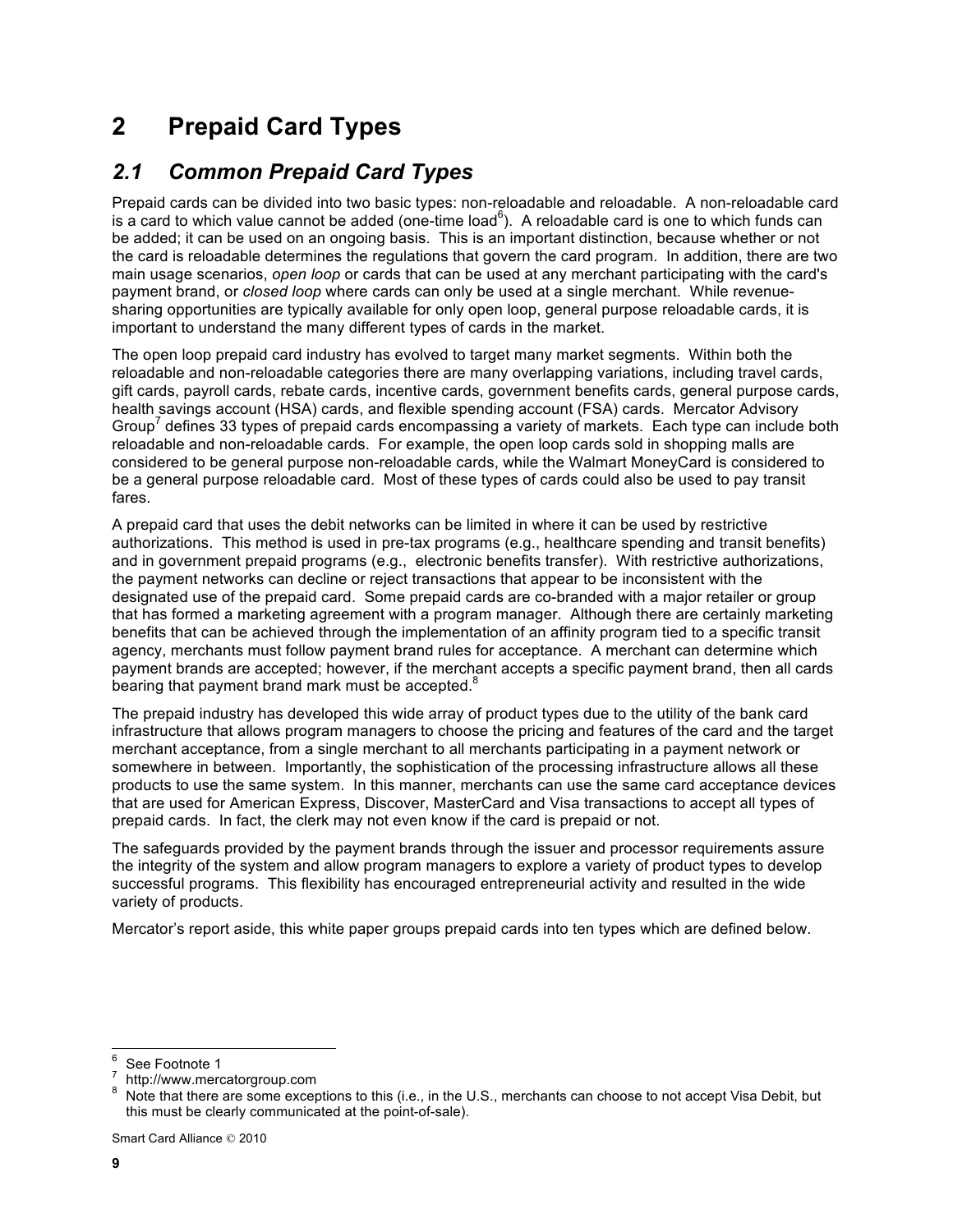### **2.1.1 Gift Cards**

Gift cards are prepaid cards that have a consumer-defined fixed value and that are given as a gift. These cards can be *open* (the card can be used anywhere the designated payment brand is accepted), *in-store* (the card can be used only at a specific merchant), or for *distribution* (the card can be redeemed at specific locations and offers an experience, such as at a golf resort or spa).

## **2.1.2 General Purpose Reloadable Cards**

General purpose reloadable (GPR) cards are prepaid cards that are purchased by a consumer to be used as the consumer chooses and that can have funds added to the card.  $9$  The cards can be used anywhere the designated payment brand is accepted or used for specific purposes. Examples of GPR cards that are used for specific purposes include *cards with limited acceptance* (e.g., fuel cards or movie cards); *open money and financial services cards* that are used for online purchases and offer a full range of services, from savings to bill payment; *money remittance/person-to-person (P2P) cards*; *business travel cards*; *events and meetings cards* where participants are provided with funds for use at the meeting venue and associated merchants; *relocation cards*; and *purchasing cards* (cards used by purchasing departments to purchase supplies or other similar items).

In addition, closed loop reloadable cards can also be used for specific purposes or limited acceptance (e.g., fuel cards, movie cards or spend cards such as the Starbucks card).

### **2.1.3 Government Cards**

Government cards are used for the administration of government assistance programs. Rather than mailing a check to the benefit recipient, the federal or state government will contract with a program manager and issuing bank to provide prepaid cards to the benefit recipient. Each month, the agency will transfer the benefit amount to the prepaid card account of each recipient.

Examples of government-funded programs that use prepaid cards include Social Security, Temporary Assistance for Needy Families (TANF), Women, Infants and Children (WIC), state unemployment, and court-ordered payments.

### **2.1.4 Incentive Cards**

Incentive prepaid cards are given by businesses to influence behavior. These cards are typically given to employees, clients, dealers, vendors, and consumers. Incentive cards generally fall into one of two categories: employee and partner, which are used to reward employees for a job well done; and consumer, which are used for purchasing products.

### **2.1.5 Campus Cards**

Campus cards are prepaid cards that allow a university or other school to place financial aid refunds, book store refunds and work study pay onto the card. Based on the school's needs and capabilities, the card may also be used for additional functions such as student ID and meal plans. Students and parents can also add funds to the card for purchases.

### **2.1.6 Payroll Cards**

Employers use payroll cards to deposit employee pay to the prepaid account if the employee does not opt for direct deposit to a bank account or does not have a bank account. An increasing number of employers are also offering payroll cards as a complimentary offering to traditional direct deposit to an existing bank account. This allows employees to be able to segregate a portion of their net proceeds for other purposes (i.e., spending money, additional savings).

Card program guidelines vary by payment network. The issuer or provider is required to monitor frequency and amount of card loads to satisfy Anti-Money Laundering regulations and may limit the amount. Refer to the card program's terms and conditions for rules about reload terms and restrictions.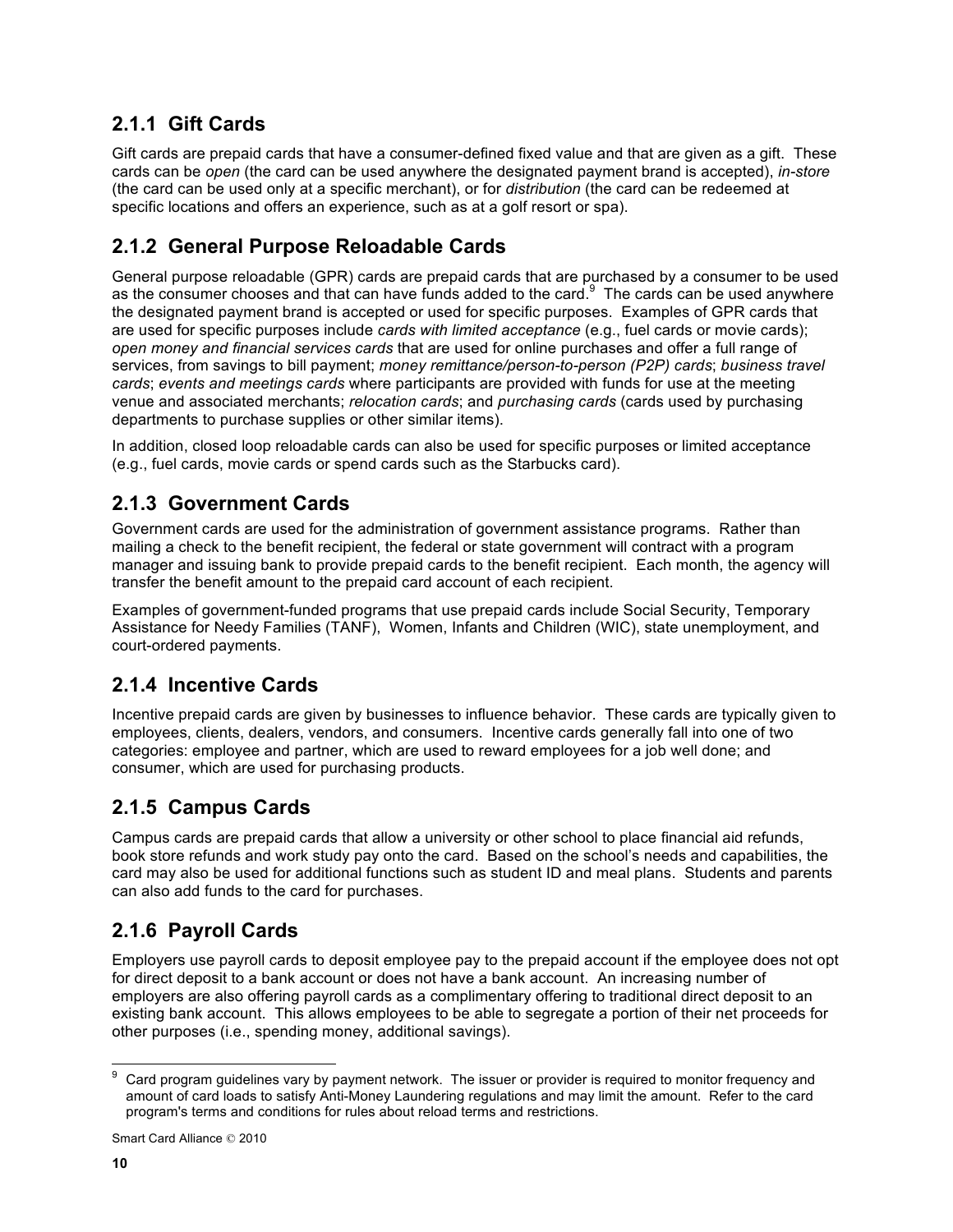### **2.1.7 Pre-Tax Program Cards**

Pre-tax program cards are prepaid cards that deposit pre-tax earnings to a consumer's prepaid account and allow them to be used only as specified by current IRS regulations. Example pre-tax programs include healthcare reimbursement accounts, transit benefits accounts, and medical savings accounts. These cards are typically limited to use at several designated classes of merchants. For example, IRS rules prohibit the use of transit benefit funds for anything but commuting costs. This limitation can be enforced by restricting the use of the card to transit merchants through sophisticated approval systems provided by the processors.

### **2.1.8 Insurance Cards**

Some insurance companies have begun to use prepaid cards for claims payment. The most common insurance applications using prepaid cards in their payment solutions are property and casualty and workmen's compensation.

### **2.1.9 Transit Cards**

Transit cards are closed loop, reloadable prepaid cards and are used solely to pay for public transportation. Transit prepaid cards can be funded by a variety of sources.

### **2.1.10 Business Prepaid Cards**

Business prepaid cards are ideal for employees, vendors, and consultants of companies who are not willing or unable to provide a corporate credit/debit card. The card can be used to pay for a range of business-related expenses including: business travel and entertainment, purchasing of goods and services, replacement for petty cash, business meetings and functions, expenditures specific to projects, and per diems for consultants and temporary employees. The card is best used when the company wants a more cost-effective method of payment versus cash or checks, when an employee does not meet the company's criteria to receive a charge, credit, or debit card, or when the company does not qualify for a charge or credit card.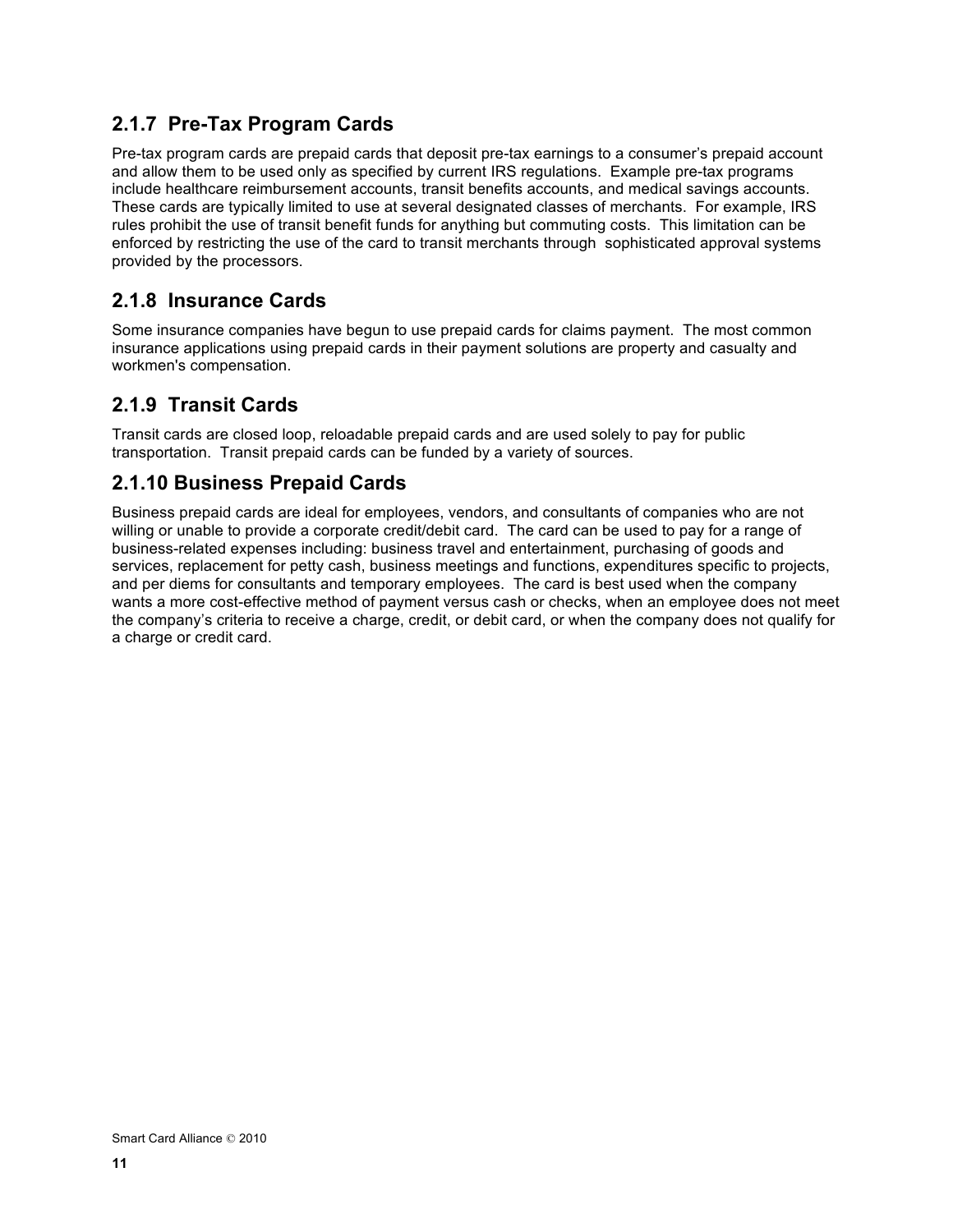# **3 Industry Metrics**

Although it is difficult to obtain the number of prepaid cards sold annually, industry data makes one fact clear: despite the economic recession, open loop prepaid cards continue to grow in popularity as a method of payment. In fact, the recession may contribute to this growth.

The Mercator Group publishes an annual benchmark study that provides data for the prepaid industry. In the 6<sup>th</sup> Annual Network Branded Prepaid Market Assessment,<sup>10</sup> benchmark surveys and interviews of the issuers and processors who comprise the majority of Mercator's 33 prepaid market segments found the following:

- In 2008, loads for both open and closed loop programs totaled \$247.7 billion, an increase of \$27.8 billion over the 2007 volume of \$229.27 billion.
- Network-branded solutions accounted for \$60.42 billion in 2008, an increase of 48.6% from 2007.
- Open loop gift cards are increasing in popularity and penetrating the sales of closed loop gift cards. The open loop gift card segment increased by 54.3% over the previous year.
- Social Security benefits card programs have emerged from the pilot phase and are being rolled out. This segment accounted for \$1.48 billion in loads in 2008.

In summary, the prepaid card market is growing at a healthy rate. However, the use of network-branded prepaid cards for mass transit is very limited at this time, although the opportunities exist for significant expansion.

 <sup>10</sup> http://www.mercatorgroup.com

Smart Card Alliance © 2010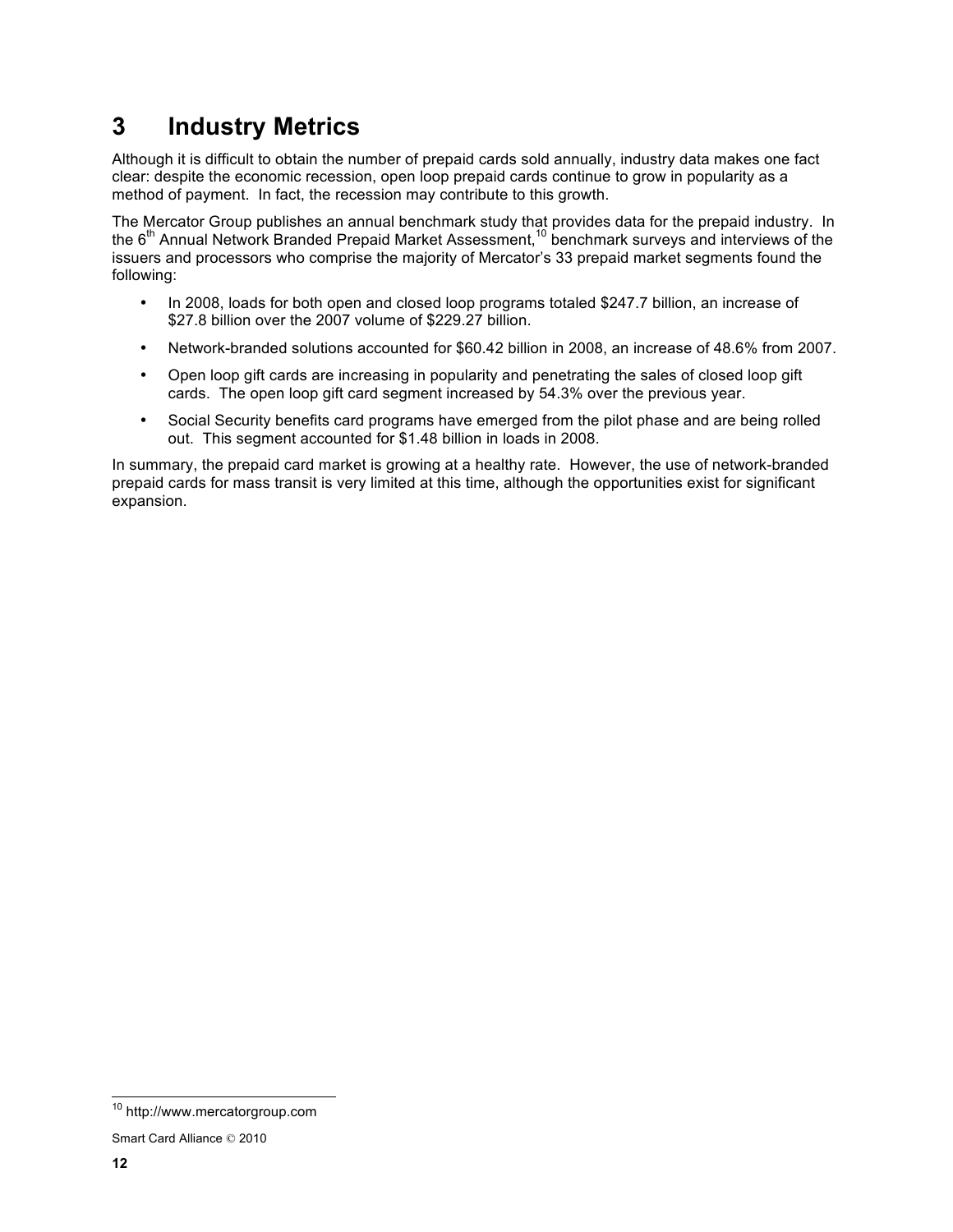# **4 Business Model Considerations**

# *4.1 Closed Loop Gift Cards*

The business model for prepaid cards for the transit industry can be viewed as being analogous to the retail gift card market.

So-called "closed loop" gift cards were developed to automate a paper-based system for issuing gift certificates, credits for merchandise returns, and other types of store spending. These manual processes were inefficient and susceptible to fraud. By moving to card-based programs, retailers could keep track of the number of cards issued and the amounts sold, redeemed, and held in accounts, and could also offer refunds for lost cards. Better tracking also allowed the retailer to manage float on the accounts (the amount loaded on a card that hasn't been spent) and escheatment responsibilities to the state. Cardbased programs saved retailers significant amounts of money and provided their customers with more convenience than paper-based systems.

The products are called closed loop cards because they can only be used at the retailer who offers them. Because a transaction involving closed loop cards can only involve the retailer and its customers, the applicable economics and regulatory framework are different than for open loop cards, which can be used at any merchant accepting a payment network brand.

In a typical closed loop model, a retailer will contract with a processor who provides the stored value system and possibly the cards and packaging. The retailer pays a fee for the processing services, cards, and packaging, but the retailer can hold the funds and manage the float. Typically, a retailer need not upgrade or change any existing card acceptance equipment; however, the software in the POS POS devices must be updated to add this method of payment. Customers are typically not charged a fee for the card in these types of products.

# *4.2 Open Loop Gift Cards*

Open loop gift cards use payment network branding to enhance the appeal of the gift. Why give a card that can be used only at one retailer, when similar products can be used at millions of locations? American Express® , Discover, MasterCard, and Visa all support such products, and one distributer reports that these dominate sales from its gift card mall.

The prepaid business model is structured differently from the credit or debit card industry. The program managers are seeking to earn a profit without offering credit or deposit services to consumers. Therefore, the programs require some form of fees.

Prepaid cards have several sources of revenue. In designing a program, the manager and the issuer who has ultimate responsibility for the program decide how to charge for the service.

# *4.3 Open Loop Reloadable Cards*

### **4.3.1 Revenue Sources**

Open loop reloadable cards have a number of revenue sources.

**Cardholder Fees.** Cardholder fees are an important part of the prepaid industry for consumer-oriented products. For example, program managers often charge a fee for the initial sale of their card. This is typical for cards sold directly to consumers such as gift cards, and general purpose reloadable cards.

**Initial Fee (Card Purchase Price)**. Initial fees are shared with the distribution company and the retailer, in return for providing shelf space and restocking services. The initial fee is needed to ensure wide distribution of product. Program managers, however, need to ensure that the product is popular or the retailers will remove them in favor of more profitable offerings. Given the number of prepaid product choices, this market dynamic keeps fees at a moderate level.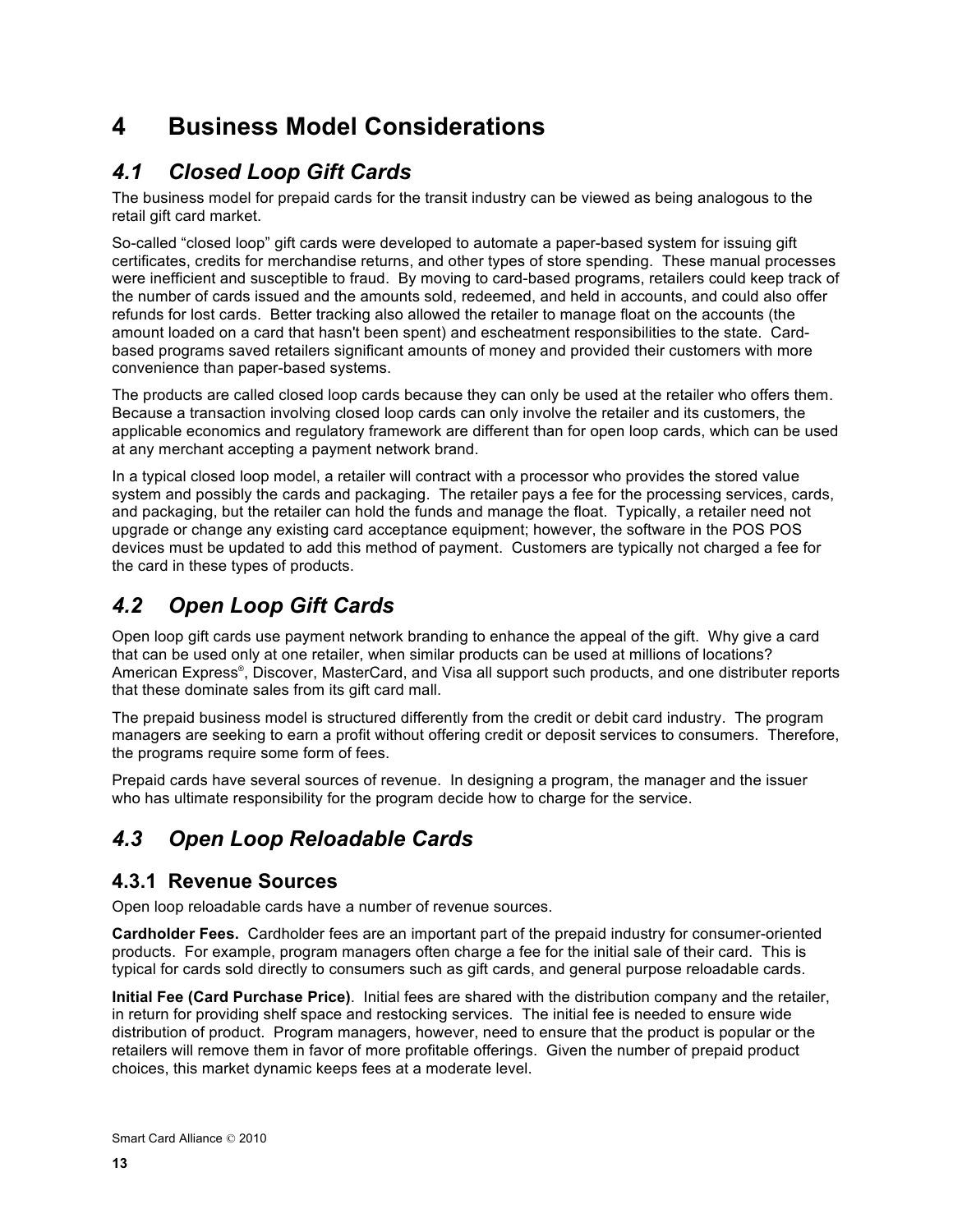Use Fees.<sup>11</sup> Most prepaid cards charge fees for various types of use, with a wide variety of fees and fee combinations depending on the program. The complexity of pricing is an issue that the industry needs to address. As programs mature, progress is being made and pricing is becoming more consistent; however, a wide array of fee types is available for managers to use to generate revenue:

ATM withdrawals, when allowed, typically carry a fee. ATM networks charge the issuer for the service so it is common to pass this fee to the consumer. Other use fees may include: monthly service fees, per use fee at retail, and reload fees.

Program managers typically use these fees to drive revenues, but they also charge for specific services such as mailing statements or replacing a lost card. Fees for GPR cards can typically be found on the card program web site.<sup>12</sup>

**Interchange.** A portion of the fee paid by merchants to their banks for card acceptance services is returned to the issuer of the card. This is called interchange and is part of the merchant discount amount that is collected by the acquirer during settlement processing. The issuer collects interchange fees and typically negotiates with the program manager for a share of these as part of their agreement to sponsor the program.

These fees are volume-driven, meaning programs where cards have significant amounts of money spent generate more issuer reimbursements than those with spending at lower levels. These reimbursements are set by the payment brands and are published on their websites. The percentages are small, requiring some managers to seek additional revenue (such as use fees mentioned above).

In contrast to retail-oriented cards, government cards are based on significant monthly deposits to each card account, making it possible for managers to generate sufficient revenues without user fees. ATM charges, however, are typical in this case for the reasons mentioned above.

**Float and Breakage.** Float is the amount of money that the program manager's bank holds from the time the card is loaded until the funds are spent. During this period the program manager's bank can treat these funds like other deposits and earn interest on the amounts. As in the case of the issuer reimbursement, the issuer and manager negotiate for a share of these earnings. While float can be a source of additional revenue, it is not currently a particularly lucrative source, given today's interest rates.

Breakage refers to any amounts of money that are abandoned by the cardholder. These amounts can be recognized by the program manager as income subject to escheatment.

**Inactivity Fees**. Some programs will charge inactivity fees. These fees are assessed after a defined period of time when the card has not had any activity. The period and fee varies from program to program.

### **4.3.2 Revenue Sharing**

The common model for realizing revenue in a prepaid program is through a "revenue share" arrangement where, as the name implies, revenue is shared between the program manager and the merchant/retailer. Transit agencies stand to benefit as the "retailer" of cards sold from their locations. The retailer receives a percentage of the revenues earned by the program manager. This percentage is typically negotiated and can involve one or more of the program manager's revenue sources. In general, the more cards issued and the more use made on each card, the more revenue is available for the program manager. Total revenue therefore depends on the number of active cards in the program. Savvy transit agencies will work with program managers to maximize earnings, use revenue share to offset costs to vulnerable population riders, or provide incentives to transition to prepaid cards from cash.

<sup>&</sup>lt;sup>11</sup> It is important to note that new legislation may affect some types of prepaid cards; program managers are responsible for making sure that their programs are in compliance with such regulations.

<sup>&</sup>lt;sup>12</sup> Walmart Money Card (http://www.walmartmoneycard.com/), Green Dot Card (https://www.greendotonline.com/), Netspend Pay as You Go Card (https://www.netspend.com/) and ReadyCard (http://myreadycard.com/) are examples of popular GPR cards.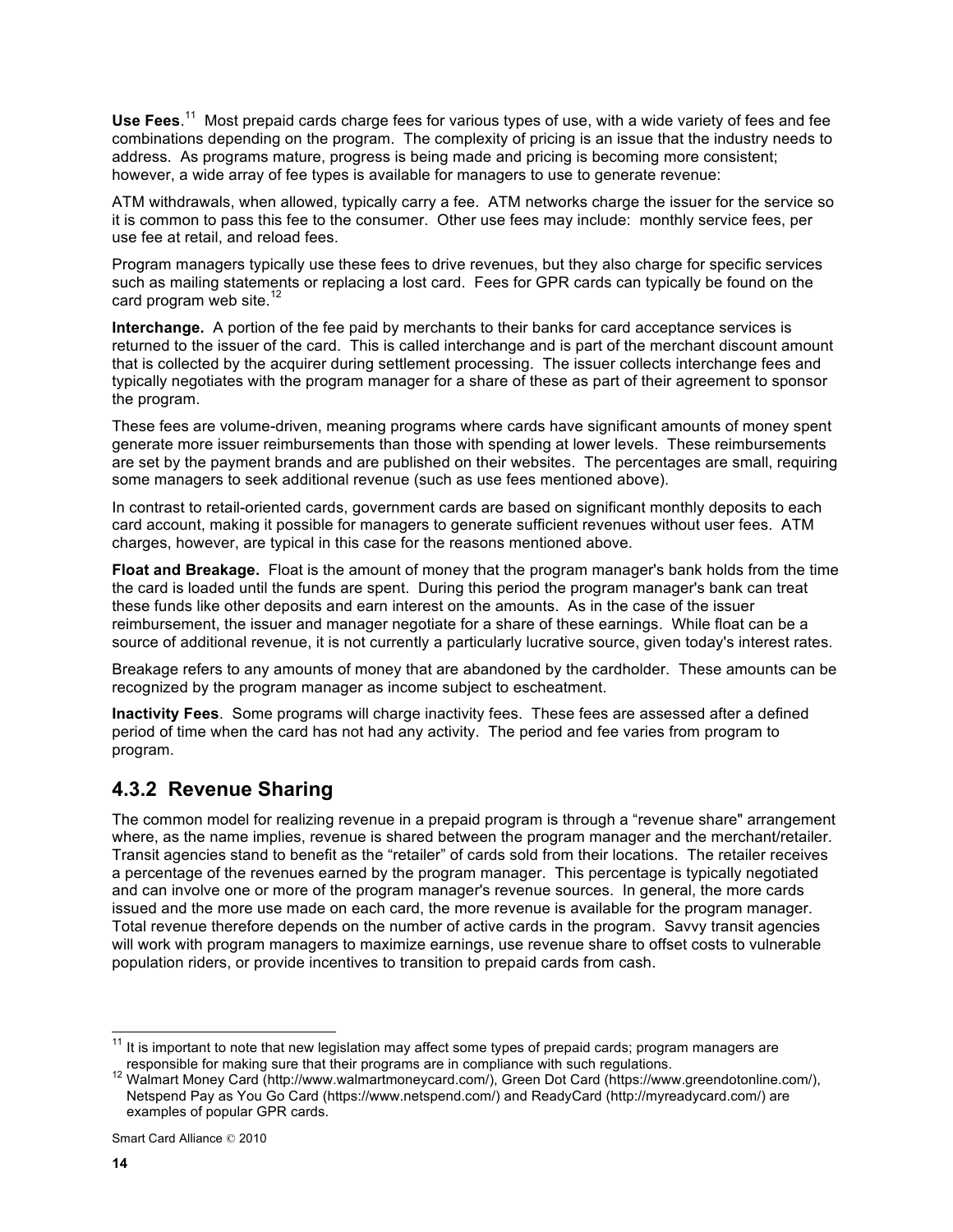# *4.4 Compliance and Regulations<sup>13</sup>*

The compliance environment in which prepaid cards operate is evolving. Additionally, it can be difficult to define which of the regulations that govern traditional deposit accounts also apply to prepaid cards. Some card issuers take a very conservative approach and treat prepaid card accounts like deposit accounts, while others make a clear distinction between the two account types. Guidance from regulatory agencies may or may not single out prepaid products. Prepaid card programs must develop their own risk-based compliance plan.

As a general guideline, issuers and program managers must consider regulations that could possibly apply to prepaid cards in the same way as to other deposit accounts. Examples of compliance requirements to consider when developing a prepaid card program are discussed in Appendix C.

The compliance and regulatory environment in which network-branded prepaid cards operate is driven by whether they restrict use or are open loop. As long as a card is a one-time card (e.g., an open loop gift card or a manufacturer's rebate card), the owner of the card is not considered to have established a formal banking relationship or account with the issuer. Non-reloadable cards are therefore subject to different rules than reloadable cards. They are typically anonymous and do not fall under the same rules as a card that may be reloaded and used at multiple retail establishments. An individual can purchase them on behalf of another person and they may be purchased and used by minors without parental consent. This is not necessarily the case with an open loop, reloadable prepaid card. However, when someone purchases an open loop card to which value can be added, the purchaser is considered to have established a formal banking relationship with the issuer. The card is therefore subject to the banking regulations that pertain to the bank's deposit accounts. Fortunately for transit agencies, it is the issuer's responsibility to provide compliance oversight.

Reloadable bank-issued cards are subject to the Bank Secrecy Act of 1970 (BSA) and the USA PATRIOT Act of 2001, which require certain information to be collected from the cardholder. They are also subject to Regulation E, which governs electronic funds transfers, and a host of other regulations with which compliance is required by bank examiners.

When a cardholder registers to reload the card, the cardholder must provide information to verify the cardholder's identity (Know Your Customer or KYC). The name of the purchaser is scanned against the Office of Foreign Assets Control (OFAC) Specially Designated National (SDN) list. At a minimum, the cardholder must provide a name, physical address, date of birth, and, if a U.S. citizen, a tax information number or Social Security number. If the purchaser is not a U.S. citizen, the bank may choose to accept alternative documentation, such as a Matricula card, as a substitute. The specific requirements are set forth in each bank's Customer Information Program (CIP). Although the phrase "all are accepted" is commonly seen on marketing materials for reloadable prepaid cards, it is important to note that the statement usually includes a caveat, "Subject to the USA PATRIOT Act," as those on the OFAC list are unlikely to be provided a card.

It is important to note that the legislation governing prepaid products is constantly changing. Program managers and banks are constantly reviewing regulations when implementing a prepaid program.

There are many state laws governing key aspects of prepaid card programs. Some states have regulations governing fees, expiration dates, and even font sizes. While such laws may not apply to nationally chartered institutions ("federal pre-emption"), it would be advisable for any prepaid issuer to seek the advice of their legal counsel regarding the applicability of these state laws, in addition to federal regulations. Further information regarding state laws can be found at: http://www.multistatetech.com/svc.

 $13$  This section is intended to provide an overview of the compliance environment for prepaid cards. The Smart Card Alliance and its members do not intend that this section be used as legal advice. Transit agencies should consult with their legal counsel for guidance on applicable regulatory compliance requirements.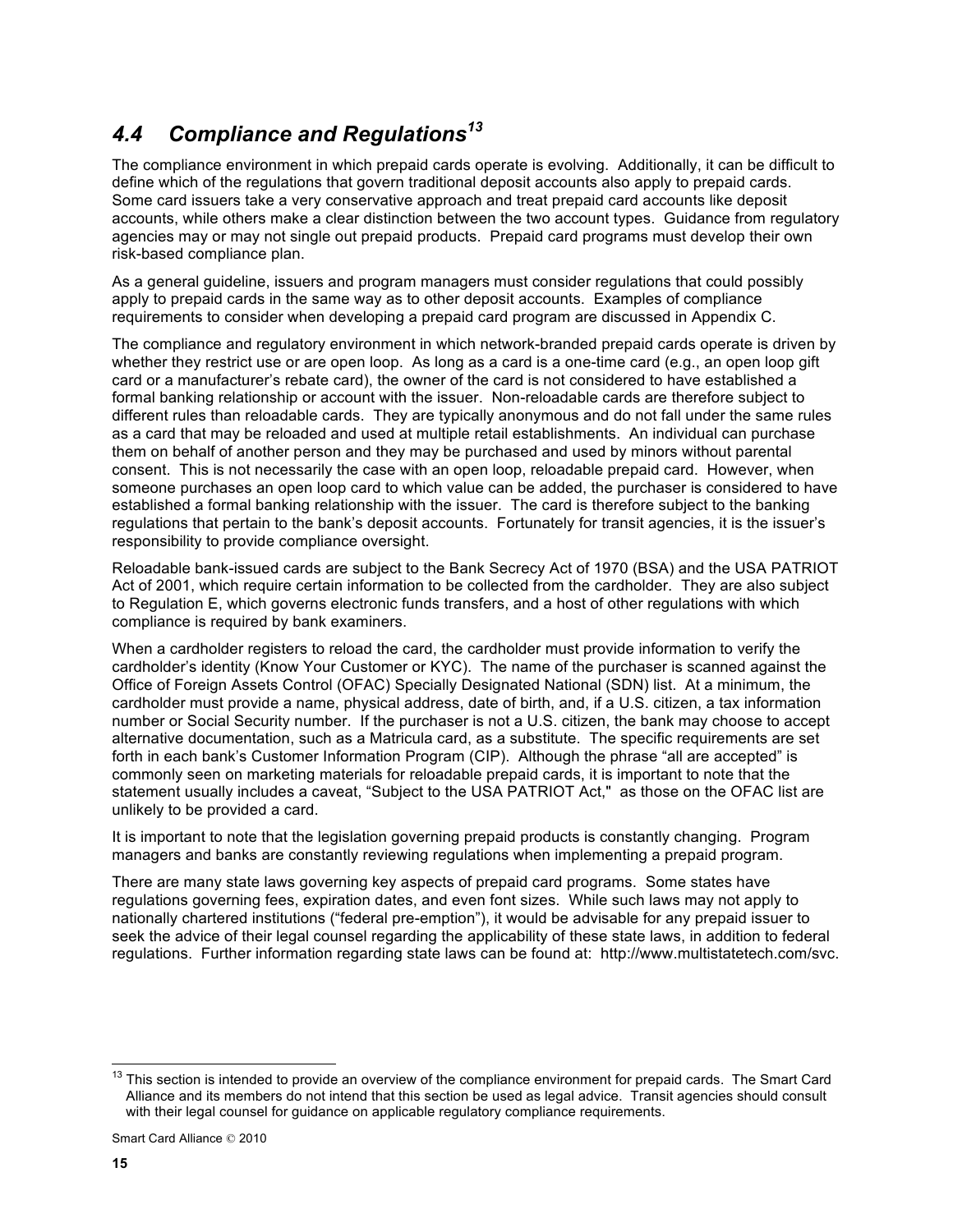### *4.5 Distribution Methods*

There are several methods for distributing prepaid cards to consumers. Typically, cards are distributed by the issuer or merchant (or transit authority) or through national third-party distributors. Specific distribution methods include:

- J-hook sales at merchants or financial institutions. These are retail displays that present prepaid cards in packaging that hangs from a hook that is shaped like the letter "J" to allow easy selection by the consumer. These are often combined in a retailer's gift card mall displaying several types of cards. The package is typically taken to the check-out counter where the clerk accepts payment, activates the card and loads the initial value.
- Cardholder mailings to registered consumers. The preferred method for distribution to an existing customer base is by mail.
- Issuance by employers, universities, and other organizations. In certain cases, program managers can enable other parties to activate cards at the time of sale. Issuance may also include equipment to add pictures to the card for other purposes.
- Internet / mail / phone order. Many program managers offer consumers the ability to purchase cards online and have them mailed to the purchaser's home or business.
- Kiosk sales machines. Self-service kiosk sales allow consumers to insert cash into a slot and receive an activated card for the amount presented, less any initial fee. These machines offer a simple interface and multi-lingual capability and are similar in construction to ticket vending machines in transit.

# *4.6 Reload Methods*

Cardholders add funds to the balance on a prepaid card by reloading the card. Unlike traditional deposit accounts, the issuing bank does not generally accept such funds at a teller window or ATM. Instead, prepaid cards are loaded through other channels. Some issuers do allow cards to be reloaded at ATMs.

In certain cases, prepaid card programs can offer the use of debit and credit cards as a funding mechanism, but the most common means is with cash or automatic deposit of payroll or benefit amounts. Owners of prepaid cards do not generally have debit or credit cards. Thus, adding funds with a credit or debit card carries a high level of risk of fraud as a criminal may "launder" a stolen debit or credit card by using it to purchase a prepaid card.<sup>14</sup> Therefore the majority of reloads are done with cash or with funds transferred from a bank account. PayPal can also be used as a reload channel.

The most common method of reloading a prepaid card is through cash payments at retail locations that are part of a reload network. MasterCard, Green Dot, MoneyGram, and Western Union have the largest number of reload locations. There are also smaller reload systems, such as Empasys. Program managers typically contract with these systems to provide convenient reload points for customers.

Transit agencies can take advantage of this infrastructure by combining their locations with an existing reload network rather than relying solely on their own reload approach. The reload application is on a personal computer, not a POS terminal, so the addition of the service may not require any additional equipment. The funds are available to the cardholder immediately.

The use of direct deposit should also be promoted and encouraged by the program manager or issuer. Persuading the cardholder to have wages or government benefits payments directly deposited to the prepaid card account ensures a steady stream of funds and higher average balances, and could increase cardholder retention. All of these factors can lead to enhanced profitability for the prepaid card program.

<sup>&</sup>lt;sup>14</sup> "Prepaid Cards; Vulnerable to Money Laundering," Stanley Sienkiewicz, Federal Reserve Bank of Philadelphia, February 2007, http://www.philadelphiafed.org/payment-cards-center/publications/discussionpapers/2007/D2007FebPrepaidCardsandMoneyLaundering.pdf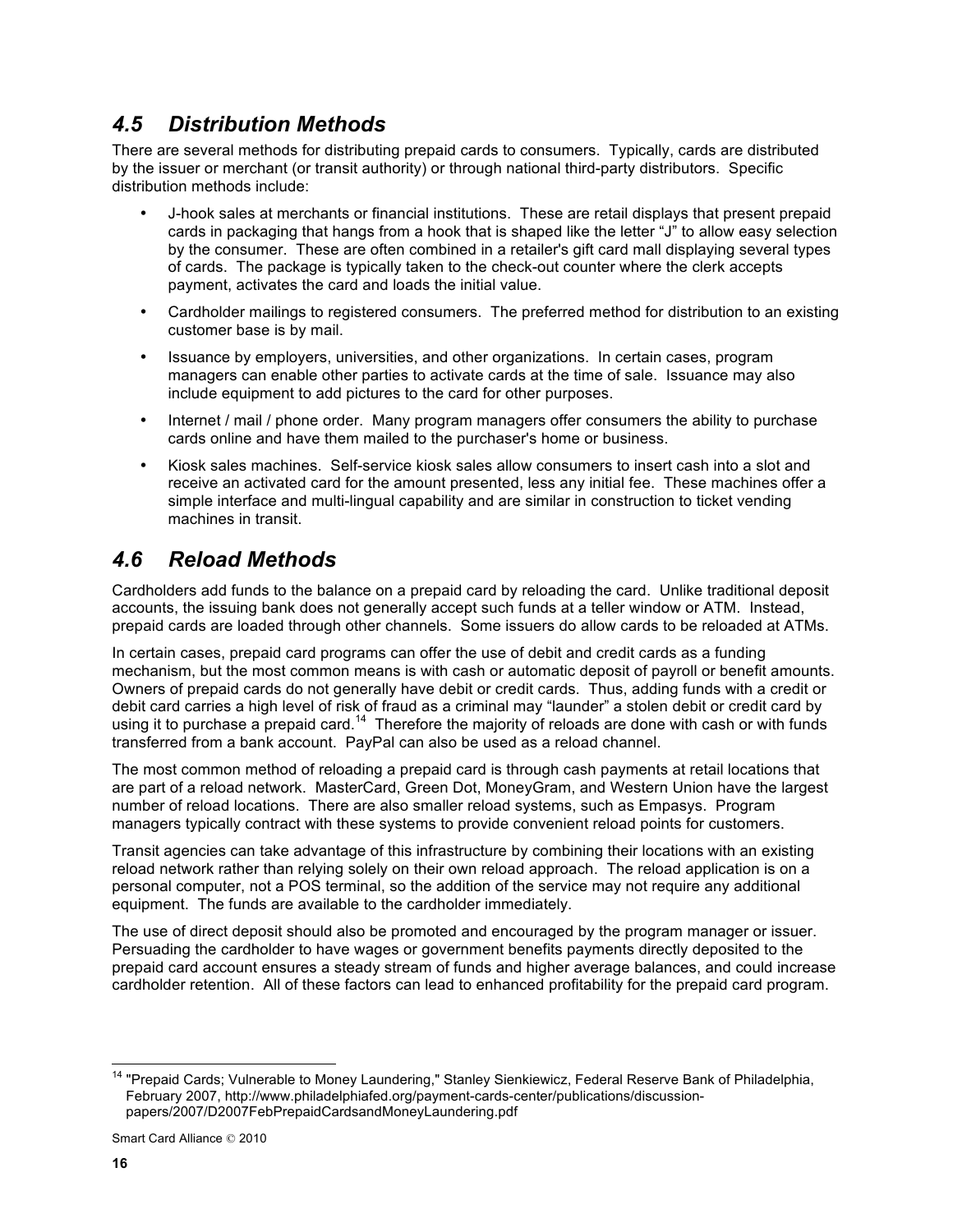## *4.7 Prepaid Card Relevance to the Transit Industry*

As transit agency fare collection systems have evolved, acceptance of traditional magnetic stripe credit and debit cards as payment for smart card, magnetic or other fare media has become the norm. With the advent of contactless smart card technology, more and more agencies are updating their systems to use smart cards. However, most all of these implementations are closed loop transit-only systems, where credit and debit cards are used to pay for and reload value to the closed loop contactless fare media.

As the payments industry begins to incorporate contactless technology into credit, debit and prepaid cards, transit agencies are considering using these contactless cards to replace or supplement current fare media as a means of opening up their closed loop systems and achieving operational efficiencies and savings. However, meeting the needs of all riders requires a broader reach than is possible with traditional credit and debit cards. Some consumers do not want or cannot obtain credit or debit cards and therefore cannot participate in a traditional financial product-driven approach to fare collection that is limited to credit and debit products only. Prepaid cards provide a means for the transit agency to cover the diverse needs of the ridership and meet the various needs of its constituents. As a result, prepaid solutions are highly relevant to an agency planning to introduce open payment systems based on banking products.

This section summarizes some of the issues an agency should consider in making the decision to offer prepaid cards using bank card standards or to offer a transit payment application using traditional offline technology.

In a closed loop transit payment transaction, the terminal or reader reads information from the transit smart card and writes the result of the transaction back to the card to indicate the completion of the fare payment. For example, the reader will note the cash balance stored on the card. It will then deduct the fare for the desired trip from the amount and return the new cash balance (initial balance less ride cost) to the card. This approach is not possible in bank card systems as current payment cards do not carry balances on the card or support a write-back capability to the network-branded payment application.<sup>15</sup>

In current contactless AFC systems, the card interacts directly with the reader and fares are calculated at entrances or exits (or both) based on information downloaded to the devices from a data center. If an agency wishes to add bank cards to its current program, they may also decide to offer their legacy smart cards to those customers who do not have contactless bank cards. However, an agency could also decide to use network-branded contactless prepaid cards to achieve the same market coverage. This strategy would enable a single technical approach to serve all riders.

In a transit system accepting contactless bank cards, the card reader is connected to a data center using a communications network. The card is read by interacting with the reader, and the back office server usually determines whether the card is valid. The local device can also make a determination of the card validity, especially if the communications network is unavailable at the time. Cards may be registered to an account on the transit system which may hold valid fare products. Registered cards can be logged in a positive list for local and/or centralized validation. For cards that are not registered (or that have depleted transit accounts) a "pay as you go" transaction can be accepted with the fare calculated in the back office; in this case, the transaction is submitted to the network for processing, either individually or in aggregate with other fares. Accordingly, the contactless bank card can support the full range of transit products and fare policies. What differs is the system architecture.

Agencies that are considering whether to accept any network-branded contactless card – credit, debit or prepaid – in their systems need to understand the operation of both their current AFC system and the prepaid program system. The most important difference is the need for a robust communications network

 $15$  There are implementations where a proprietary transit payment application is resident on a contactless bank card; in these cases, the transit payment application can support write-back. Examples include Transport for London/Barclaycard and Taiwan MoneyCard/KCG. Additional information on this approach can be found in the Smart Card Alliance white paper, "Co-Branded Multi-Application Contactless Cards for Transit and Financial Payment," March 2008, http://www.smartcardalliance.org/pages/publications-co-branded-multi-applicationcontactless-cards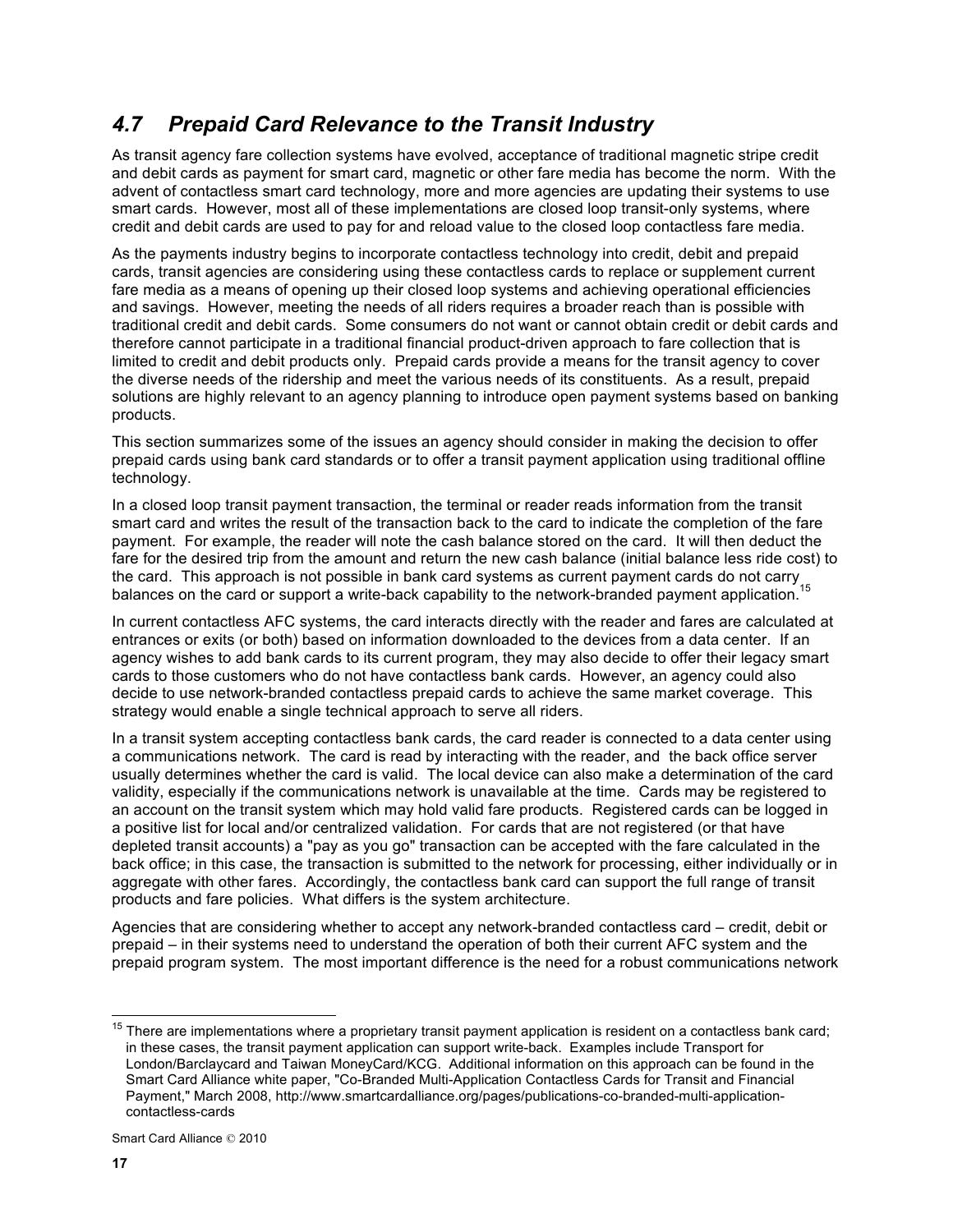to ensure the readers can talk to the back office system at virtually all times, in order to process fares and record transactions in the back office rather than on the card and reader.

Secondly, the integration of legacy and bank card-based systems should be considered. For example, the type of reader used by the transit agency will affect the complexity of moving to open loop contactless payment cards. An agency's current system may incorporate a reader supporting closed loop proprietary specifications (both physical and application level), open standards (such as ISO/IEC 14443 physical, Contactless Fare Media System (CFMS) or contactless payment application level standards) or both proprietary specifications and open standards. To support open contactless payment transactions, the reader must be certified by a payment brand-approved test house.

Systems that use readers that are compliant with the ISO/IEC contactless standard and that are not payment brand-certified will most likely need to have the reader's firmware updated. After the reader's firmware is updated, a system test must be conducted (in addition to completing the certification process) to ensure that the firmware change does not affect the system negatively.

The simplest systems to expand to include prepaid contactless cards are those that already incorporate certified readers or have readers capable of the type of firmware update mentioned above, as these readers are approved for interacting with contactless bank card products. In this type of system, the required changes are establishment of the transit account management platform, fare processing engine, and customer service utilities within the transit back office complex or with a third party service provider who manages these functions. This processing approach must be designed to support the acceptance of both cards registered with transit accounts (for specialized user groups and fare categories) and unregistered cards owned by consumers who wish to perform one-off payment transactions similar to those typical of a POS environment.

If an agency's reader base is limited to proprietary specifications, the readers will need to be either modified or replaced. While in some cases it might be simpler to install a parallel certified contactless bank card system separate from the legacy system, there are suppliers who offer readers capable of supporting both legacy (proprietary and published) specifications and contactless payment standards, thus facilitating an orderly and seamless introduction of open payment cards. In either case, the cardbased and account-based back office systems can be tied together by exporting data from the legacy system into the newer system's back-end controller to run consolidated reports.

Once the system has been modified to accept bank cards, the agency can then decide how aggressively it wants to be in eliminating closed loop fare media in favor of bank-issued products. As discussed in the next section, a market analysis can be done to determine the state of contactless bank cards in the area. The prepaid industry can offer transit agencies a variety of products that are available today. However, the agency may wish to continue to offer its own product for employees and special groups or for other reasons. Another option for the agency is to consider a hybrid, co-branded approach, where the closed loop transit application is added to an open loop, standards-based contactless bank card. This would support the integration of the agency's own product with open loop bank cards in the market.

### *4.8 Closed Loop Contactless Prepaid Cards Using Bank Card Standards*

Closed loop prepaid cards are redeemable only at specific locations. The location may be an individual merchant or group of merchants, such as a mall. Closed loop prepaid cards are often retailer-specific gift cards, which have replaced paper gift certificates.<sup>16</sup> Closed loop card programs retain virtually all of the functionality of an open loop card program while providing organizations with an efficient and flexible method of handling payments electronically. Closed loop programs differ from open loop programs in several ways: for example, the issuer of the card account and the acquirer of the transaction are usually the same organization, and funds for the transaction do not leave the organization. Also, the transactions are not subject to the same set of regulations, program rules and fees as open loop card programs.

The rules, regulations, and operating guidelines for closed loop programs are often simpler. A major factor in closed loop programs is that these programs do not have the same expense components as

<sup>&</sup>lt;sup>16</sup> Prepaid Best Practices, MasterCard white paper, May 2008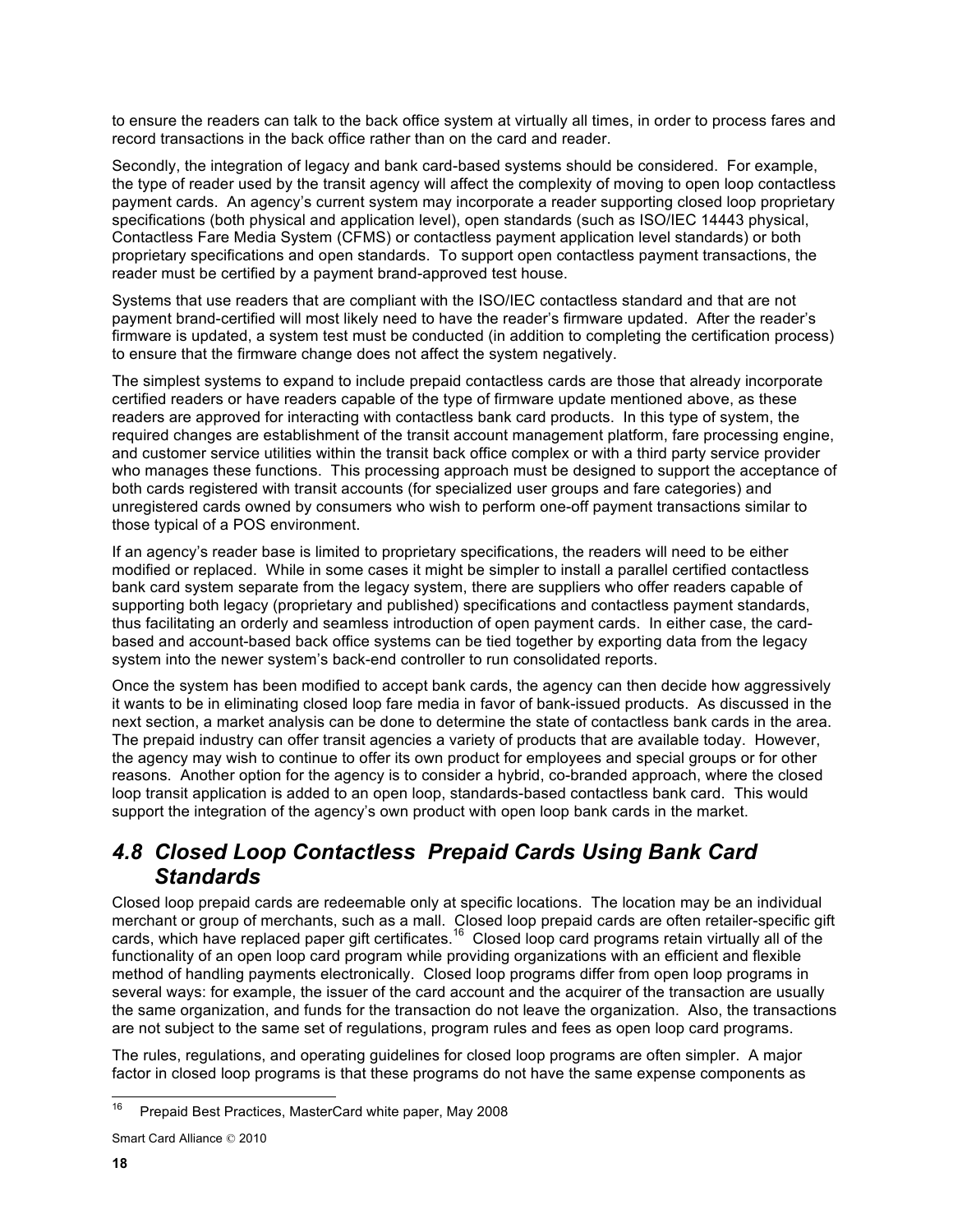open loop programs. For example, in an open loop program, discount rates and other fees are paid by the merchant to the various parties that are involved in the payments processing process. The acquirer or merchant service provider will collect these fees as they have the contract with the merchant. In a closed loop program, these expenses either do not exist or can be levied by the organization implementing the program. In closed loop programs, however, other expenses are incurred that are not required in the open model including: card procurement and distribution, cardholder customer service, program marketing, and reload capability.

There are currently a variety of closed loop programs, most of which are not associated with a particular payment brand. Organizations choosing to implement a standard commercial card program that is limited to specific individuals or organizations and that can only be used at specific locations generally choose to license a BIN from one of the card payment brands. This means that the primary account number (PAN) will follow the brand's established numbering scheme (e.g., begin with a 4 or 5 for Visa or MasterCard respectively), and support many of the standard commercial program features and functionality. The card payment brand that licenses the program will typically charge the program manager a fee for the license. This fee is intended to cover both setup and allocation of the BIN range to the specific program and any other administrative services provided to the program owner. BIN licensing also ensures that the card program will function much like an open program, and therefore most processors who run open programs for issuers have the technical capabilities to support closed programs.

One important consideration in considering whether to institute a closed loop program is the funding and settlement process. The funds provided to a closed loop prepaid program owner may be governed by banking regulations, and therefore processes must be in place to manage this aspect of the program and provide the consumer protections required by law.

While several transit agencies have already implemented closed loop contactless cards, these programs are either proprietary or leverage transit industry standards, not bank card formats or standards. This may limit the flexibility of the organization owner (in this case a transit agency) to adapt to changing technology, processors, and media, since the card is not based on open commercial standards, as a closed loop, network-branded payment card would be.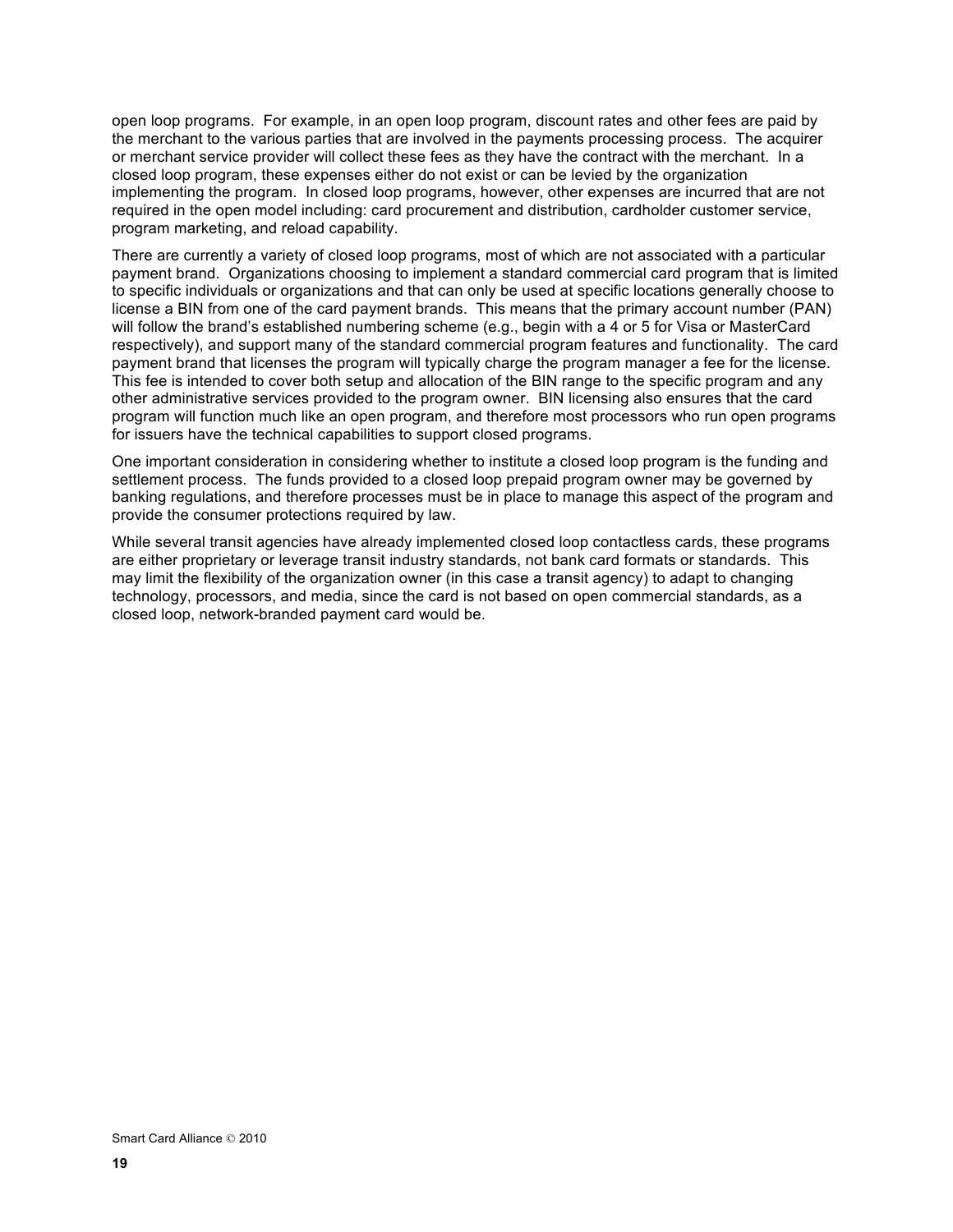# **5 Transit Use of Prepaid Cards**

The variety and number of prepaid programs in today's market provide transit agencies with several opportunities to expand beyond credit and debit acceptance and build a strategy of providing some type of third party card suitable for all its ridership. Although there are certainly marketing benefits that can be achieved through the implementation of a transit agency prepaid program, the payment brands' "honor all cards" rules requires merchants to honor all cards, with some exceptions. A merchant accepting a specific payment brand must accept all cards with the payment brand mark.<sup>17</sup> This section offers suggestions for steps that transit agencies should take in planning use of network-branded cards.

First, the number of credit and debit cards held by riders should be determined. Several agencies have reported that a significant portion of their riders already carry bank cards. In addition, determining the number of contactless cards in this population will indicate how many riders are already able to use a bank card-based system. This will help determine whether a program will need to take an aggressive approach to promoting the card.

Agencies should approach several local banks to discuss their contactless conversion plans. Most banks market credit cards nationally but debit cards tend to be more local since they are based on accounts held at the bank. Discussions with banks in the area will help the agency understand the pace of contactless card issuance in the agency's service area. In addition, the payment brands provide merchant acceptance information on their web sites.

Agencies should approach prepaid card program managers to discuss their contactless conversion plans and interest in supporting a transit program. Agencies can work with program managers to provide cards for unbanked riders through retail and transit location sales; prepaid cards may offer the fastest implementation of a network-branded bank card if there is a low penetration of contactless credit and debit cards in the agency's regions. The existing infrastructure for prepaid card distribution can support thousands of sales locations with little or no agency involvement.

Discussions with transit benefits providers are also important, since many of these companies are already issuing prepaid cards instead of paper passes and may be willing to convert their programs to contactless cards if the agency is moving in that direction.

Government benefits cards require the support of the issuing government agency for any change to contactless technology. However, it is likely that public transit is an important service for the benefits recipients. Gaining the support of the benefits agency is important to converting these cards to contactless.

In a similar fashion, student ID cards may already be based on a prepaid program. Discussions with local institutions will reveal how to convert school ID cards to fare media.

Finally, the agency can choose to issue its own card. In this case, the agency may choose to offer a closed loop card based on bank card technology so that no additional system requirements will be needed. In this case, the agency could work with a program manager to outsource this product or become a program manager in its own right.

To develop prepaid programs most easily, transit agencies can work with one or more of the program managers who are interested in transit customers. In this model, the agency negotiates with the program manager to establish the most appropriate product features and pricing. The agency may be asked to provide fare incentives or other transit benefits to cardholders to improve the appeal of the product. Revenue sharing and the provision of other marketing support are appropriate topics for the parties to discuss. Once the program is defined, all operations are outsourced to the program manager. The agency benefits in this model by retaining control of the public portion of the product without having to develop new capabilities internally.

Agencies can also be their own program managers. With this approach, in addition to determining proper fees and prices, agency staff must negotiate with a bank to agree on a BIN sponsorship contract, secure

Smart Card Alliance © 2010

 $17$  Note that there are some exceptions to this (i.e., in the U.S., merchants can choose to not accept Visa Debit, but this must be clearly communicated at the point-of-sale).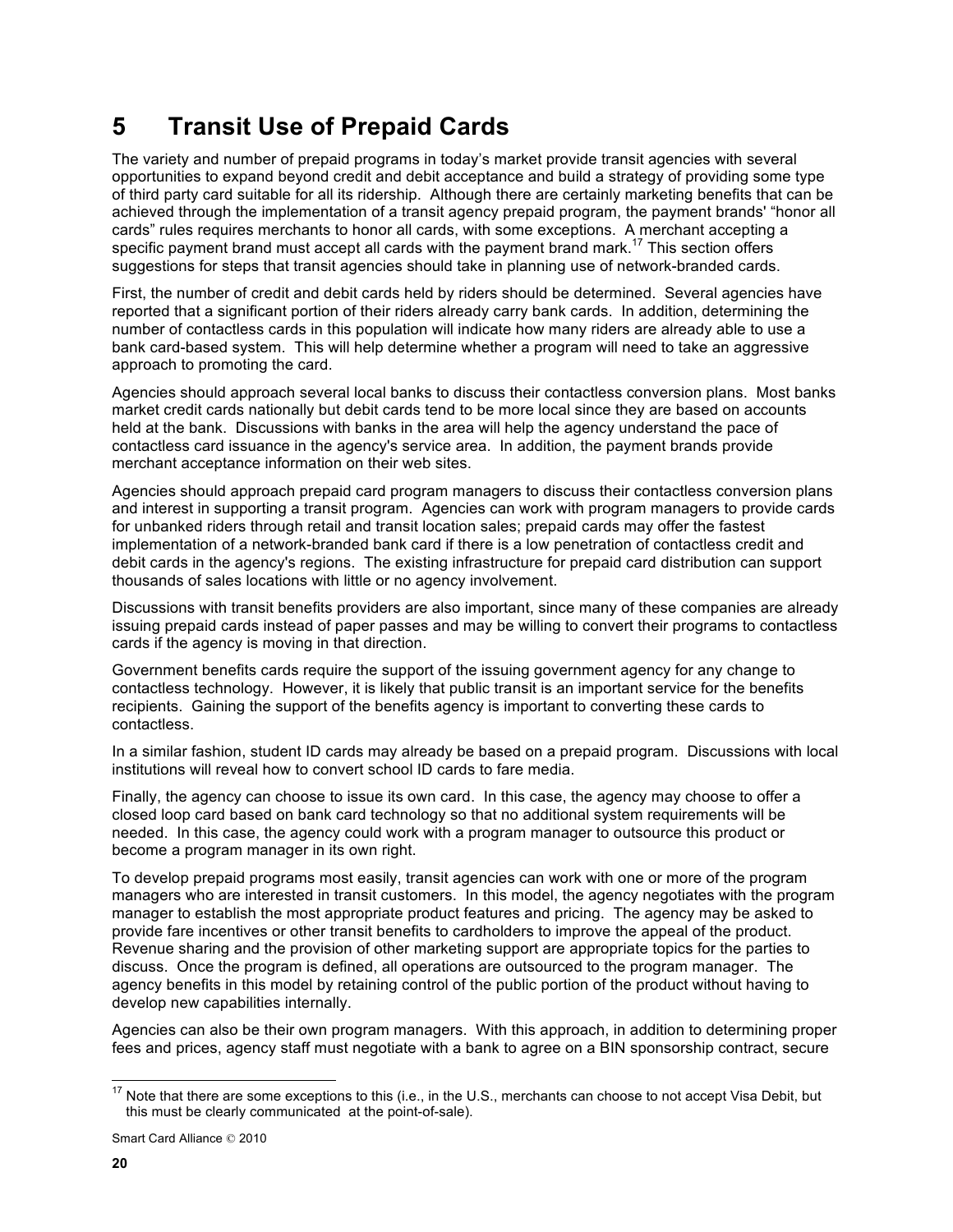a certified processor to manage the transactions that are generated by card sales, card loads, and card use, and support customer service requirements. Usually one entity can provide a complete package of services for program managers. The agency must also negotiate with a distribution company to support sales of cards at retailers.

# *5.1 Revenue Share Potential*

For any prepaid program, the issuer, program manager, and processor must cover their own implementation costs so that the agency can enjoy a sustainable revenue share. Components of a revenue share typically consist of a percentage of some or all of the following:

- Spend or load amounts
- Interchange (for network-branded transactions)
- Fees
- $Fl$ oat<sup>18</sup>

The success of any program depends on the number of cards distributed, the amount of funds loaded and redeemed on a card, and the amount of time (number of months and years) a patron uses the card. A healthy revenue share is also directly related to the amount of support the prepaid manager receives from the agency in distributing and encouraging the use of the card.

### *5.2 Business Case Considerations for Conversion to Contactless Prepaid Cards*

Many transit agencies are looking to accept network-branded open loop payment cards as an alternative or a complement to the transit-only closed loop smart card. Contactless payment cards (and other devices, such as key fobs and specially-equipped mobile phones) use a contactless smart card chip and antenna that can transmit information to a contactless-enabled POS terminal located within a few inches of the card.

Contactless smart card technology is more secure than RFID technology and can be added to traditional magnetic stripe cards. A contactless bank card also has a magnetic stripe to ensure use at merchants that do not have contactless payments capabilities.

Contactless smart card technology has also been implemented in sticker form and can be attached to other items (such as a mobile phone or magnetic stripe employee ID) to enable its use in retail stores or in transit systems if open payments have been adopted by the agency. These stickers can contain bank card numbers as well.

Contactless payment capability can increase the attractiveness of a prepaid card to the cardholder. In addition, integrating payments with a consumer's mobile phone is expected to be a popular service due to the convenience it offers consumers. Any business case for implementing a contactless program or converting a magnetic stripe program to contactless should consider the potential for multiple devices being used to initiate payments against a prepaid account. Since all devices will be required to comply with bank card standards, adding new devices will be easy to implement when the time comes.

The basic costs and revenues to include in a business case are the same as those associated with a traditional magnetic stripe program. To these must be added the incremental costs associated with a contactless program, including:

The increased cost of the contactless card. The chip adds cost to a card. In addition, some payment brands may require that alternative form factors (such as key fobs and mobile phone stickers) come with a companion card, because the alternative form factors lack magnetic stripes and would otherwise be unusable at ATMs or POS terminals that don't have contactless capability. The added expense of the contactless card can be an issue, especially for low-value non-reloadable prepaid cards.

 $18$  Depending on the approach, the holder of the float will change.

Smart Card Alliance © 2010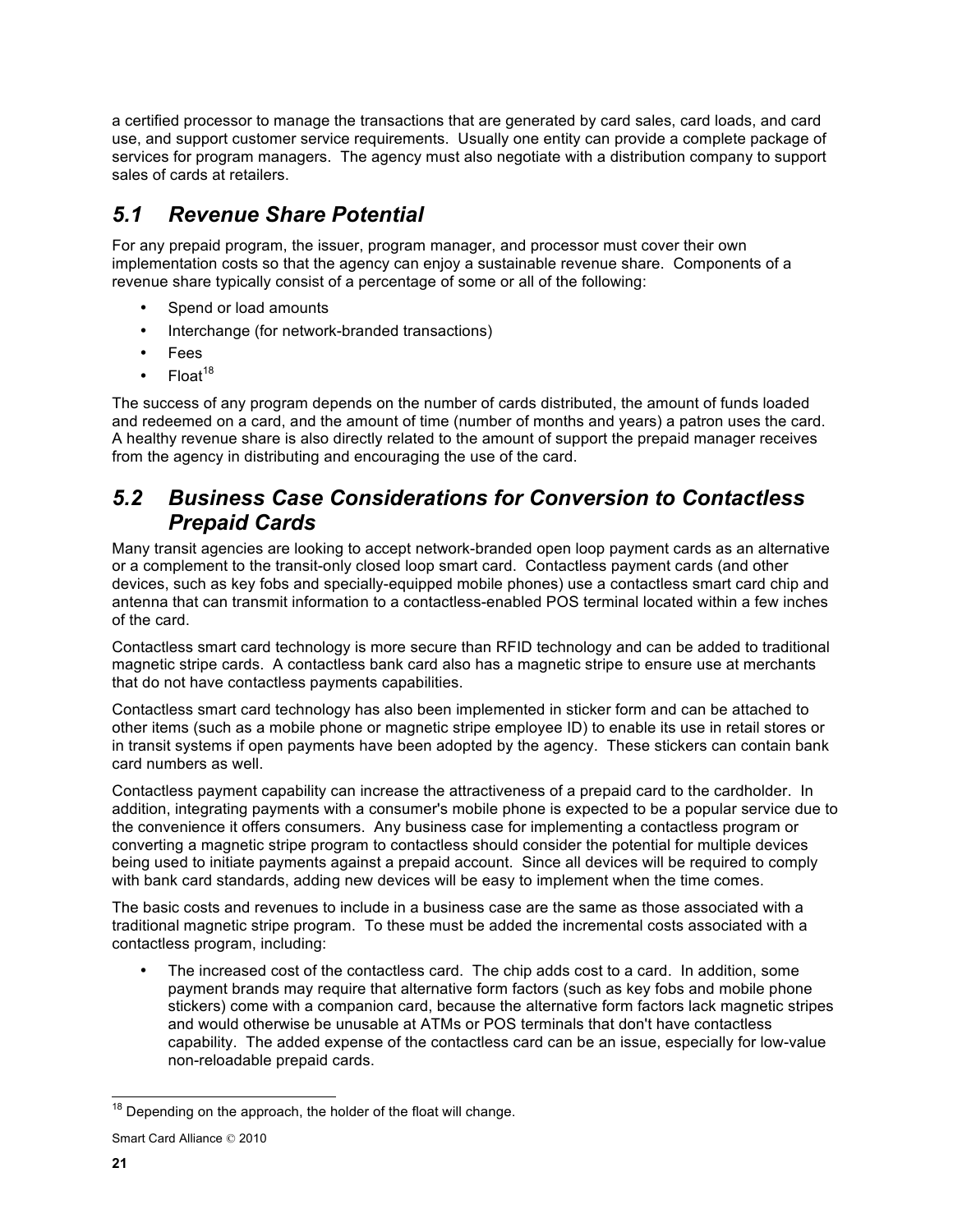• Processor certification for contactless card transaction processing. The program manager's processor must be certified for contactless card processing.

The total cost for converting a magnetic stripe-based prepaid program to contactless is primarily due to the moderate incremental cost for the chip.

There is considerable discussion in the industry about the popularity of mobile phones among the unbanked. This leads to the question of whether or not a phone-based approach could assist in covering the ridership of an agency. The following are hurdles to using mobile phones:

- The cost of NFC-enabled mobile phones. The number of handset models with NFC capability is limited. There is also an additional cost to personalize cardholder account data, which is accomplished over-the-air through a process that involves SMS text messages and application download. The phone owner pays for this time and the cost of the application.
- The availability of NFC-enabled mobile phones. At this time, no NFC phones are being sold in the U.S. market, although this is expected to change in the near future.

A more universal way of adding contactless payment capability to a mobile device is to use adhesive tags (i.e., stickers) that can be attached to any mobile device. The stickers are personalized by a certified card vendor and are electronically identical to any other contactless card. The cost of the stickers can be modest and provide a bridge to mobile phone users who do not have bank cards.

Program managers may pass the extra cost to the consumer in the form of higher purchase fees. This can be offset by providing free rides for those riders who select a partner's prepaid product.

# *5.3 Transit Agency Riders and Prepaid Card Programs*

A large number of prepaid programs are currently established, with more being launched. Many of them offer attractive fees and value-added features. It therefore cannot be assumed that if a transit agency offers a prepaid program, riders will automatically choose it as their preferred payment method.

To motivate riders to use a transit agency card program, the program must stand out from all other programs. In addition, the program's primary goal of the program is for riders to use the prepaid card instead of cash. Therefore, the benefits of using a prepaid card must be very obvious to the cardholder. These benefits can include:

- The ease with which purchases can be made
- Ability to use the card for Internet purchases
- No need to carry cash
- No liability for fraud
- A convenient reload network
- Low fees
- Use as a direct deposit vehicle for payroll and government benefits
- Rewards, discounts, and promotions (which may or may not be tied to ridership)
- Low-cost prepaid calling
- Mobile access, contactless, web browser, and SMS features
- Low-cost card-to-card transfers to avoid high remittance fees
- Healthcare and pharmacy discounts
- Credit builder facilities
- Designation of a portion of the transaction for a charitable organization

The list is already extensive, and prepaid program managers are always trying to add new benefits to entice consumers to acquire their card.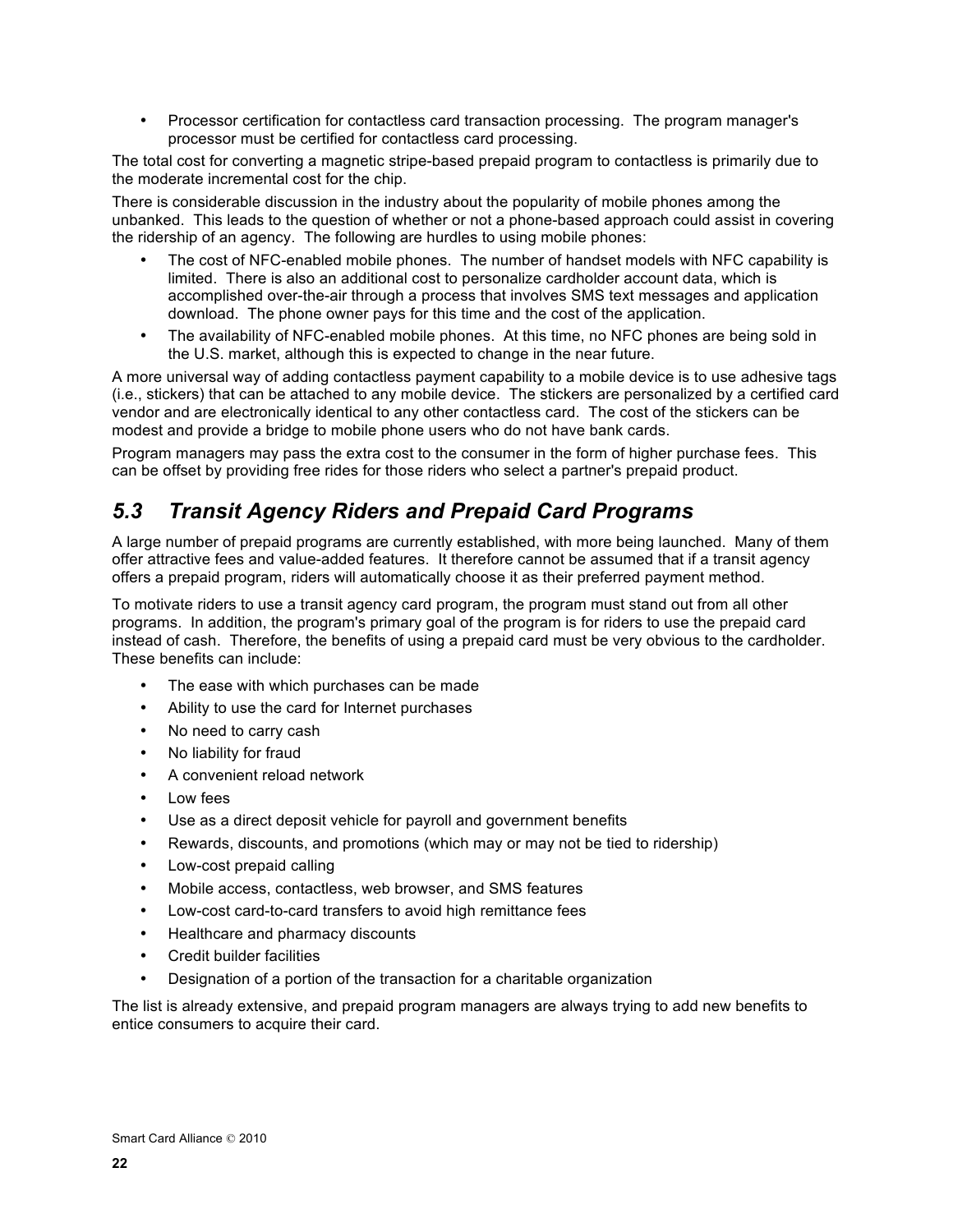## *5.4 Role of the Agency vs. the Role of the Program Manager*

Agencies will find that the more they participate in the development and implementation of the program, the more successful it will be. The more successful a program is, the greater the revenue for the stakeholders. An agency needs to promote the card, find the means to distribute it to the agency's riders, and incent riders to use the card.

## *5.5 Maximizing Income*

Agencies and program managers are partners in a transit prepaid card program. How active each partner is depends on the terms of the contract.

Agencies must realize that they are not entitled to share in program revenues without sharing in the responsibility for the program. Too often, affinity partners think that they are going to receive revenue, but are unwilling to assume responsibility for any aspect of the program. The actual terms of revenue sharing can vary greatly, depending on negotiations between the agency and program manager.

The strategies for maximizing income for transit prepaid cards are no different than the strategies used to maximize income for any reloadable prepaid card. They include the following:

- Encouraging use. Maximizing use maximizes revenue generated by the prepaid card program. The interchange revenue can be shared between the program manager, agency, and even the issuer and is negotiated by the three parties. Spending can be encouraged through incentives, rewards, and sweepstakes.
- Increasing customer retention. Prepaid cards can have high abandonment rates, and the cost of issuing a card is high. Maximizing revenue requires cardholder retention. Cardholders do not have a multi-faceted relationship with either the program manager or the issuer.

To increase "stickiness," it is important to make the card convenient to reload and use. In addition, cardholders should be provided with a good online cardholder experience and good telephone customer service experience. Implementing robust customer self-service minimizes the use of live customer service agents.

- Finding ways to increase average balances. Although most issuers do not share earnings on deposit (float), earnings on deposit are a component of revenues. These amounts are currently not very significant because interest rates are at historical lows and the balances on prepaid cards usually average no more than \$150. However, average balances can be boosted by proactively promoting direct deposit and offering bill payment features.
- Increasing revenues by offering other value added services, such as long distance calling. The revenue split between the program manager and the agency for these services would be determined by negotiation.
- Charging cardholder fees. Charging fees can pose problems for a transit agency's reputation. However, transit agencies would need to subsidize a program if the cards were fee-free.
- Minimizing fraud losses through strong controls.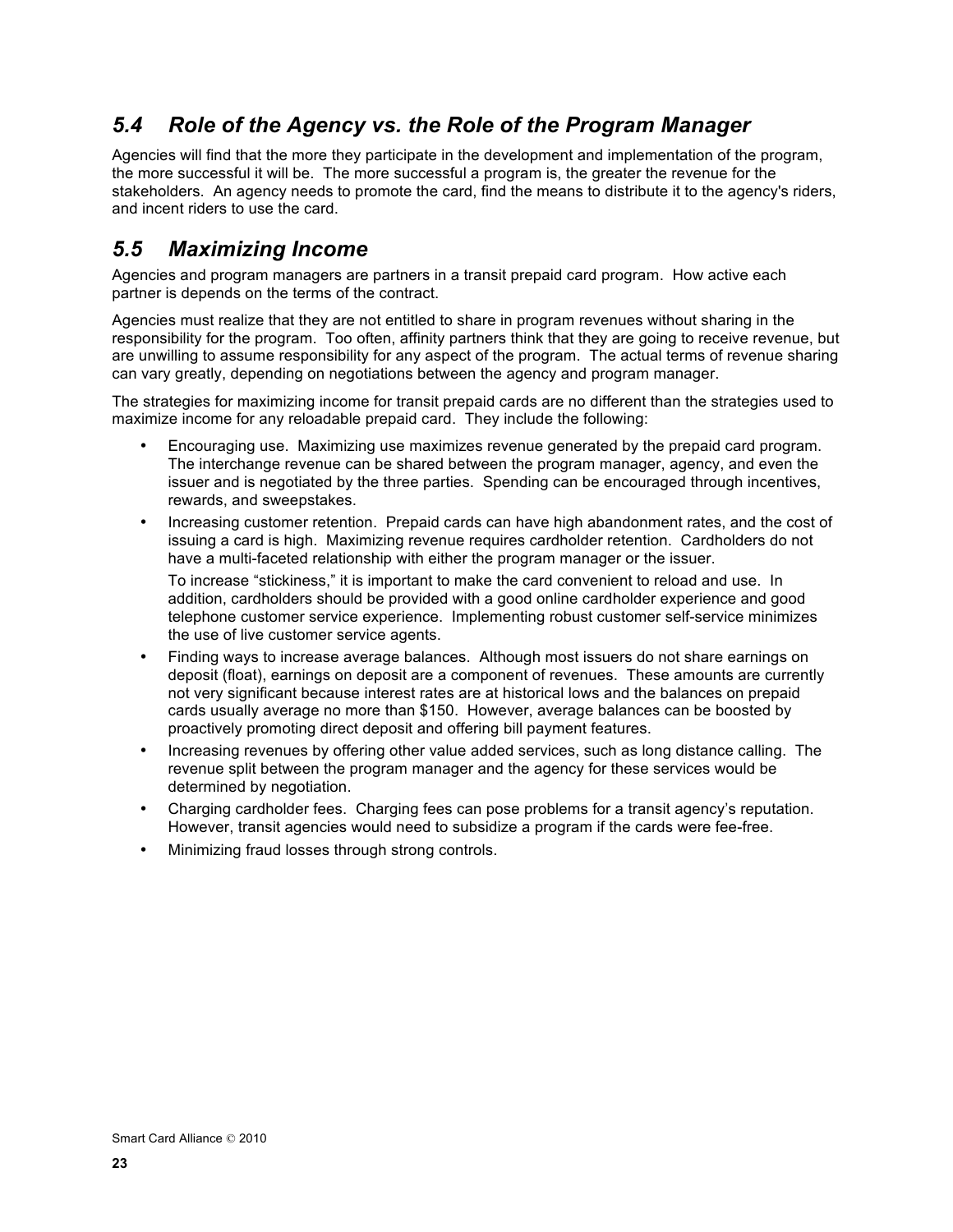# **6 Lessons Learned from Prepaid Programs**

The use of prepaid cards for fare payment involves many of the same considerations that agencies must address in a typical system. Decisions include where and when the cards are initially sold and when and where value can be added to the cards. These considerations are relevant regardless of whether a transit agency partners with a prepaid card program manager, becomes the program manager and issues prepaid cards in partnership with a bank and processor, or issues a traditional transit-only based smart card.

Previous implementations indicate that the following considerations (discussed below) affect the success of a prepaid transit card program:

- The reliability of the program
- Program compatibility with the current payment processing infrastructure
- Program security, protecting against fraud and guarding privacy
- Marketing effectiveness to achieve threshold numbers
- Card funding approach
- Public perception of the fees involved
- Settlement and clearing (payment to agency / billing to rider)
- **Implementation**
- Level of merchant recruitment and training
- Compliance requirements
- Level of support services provided

### *6.1 Program Reliability*

Reliability and dependability are essential to offering any prepaid card program as an alternative to transit riders. In addition, reliability and dependability are vital for public acceptance of the prepaid card program and sanction by public boards.

As with any smart card program, the card readers and backend infrastructure must be reliable. The impact of breakdowns is the same in either case – consumer inconvenience, revenue loss, and bad press.

Prepaid bank cards are based on the same technologies and systems that operate the global payments system for credit and debit cards. These are well-proven systems that offer a level of reliability that should support transit agency standards. All stakeholders in the prepaid program need to work to ensure the reliability of the system.

# *6.2 Compatibility with Payment Networks*

The ability of a prepaid card program to offer customer-friendly and cost-effective approaches to serving transit riders contributes to the program's success.

Ensuring compatibility with the current payment network processing infrastructure and processes is vital to obtaining these cost savings. This infrastructure includes both back-end electronic payment processing systems and merchants' in-store infrastructure. Over time, the financial services industry has built and now maintains a reliable, proficient, and economical electronic payment processing infrastructure that supports all types of cards with equal rigor – credit, debit and prepaid. Prepaid cards use this system for initial sales as well as reloads at retailers nationwide. Duplicating this effort for a transit-specific closed loop prepaid card program is neither cost effective nor necessary.

In contrast to prepaid programs that use existing systems, establishing a network that both sells and allows a fare value be loaded to a transit-only smart card typically involves deploying a standalone POS terminal and potentially integrating with existing merchant systems. Merchants are generally reluctant to make major process or system changes without significant compensation. For example, the Washington

Smart Card Alliance © 2010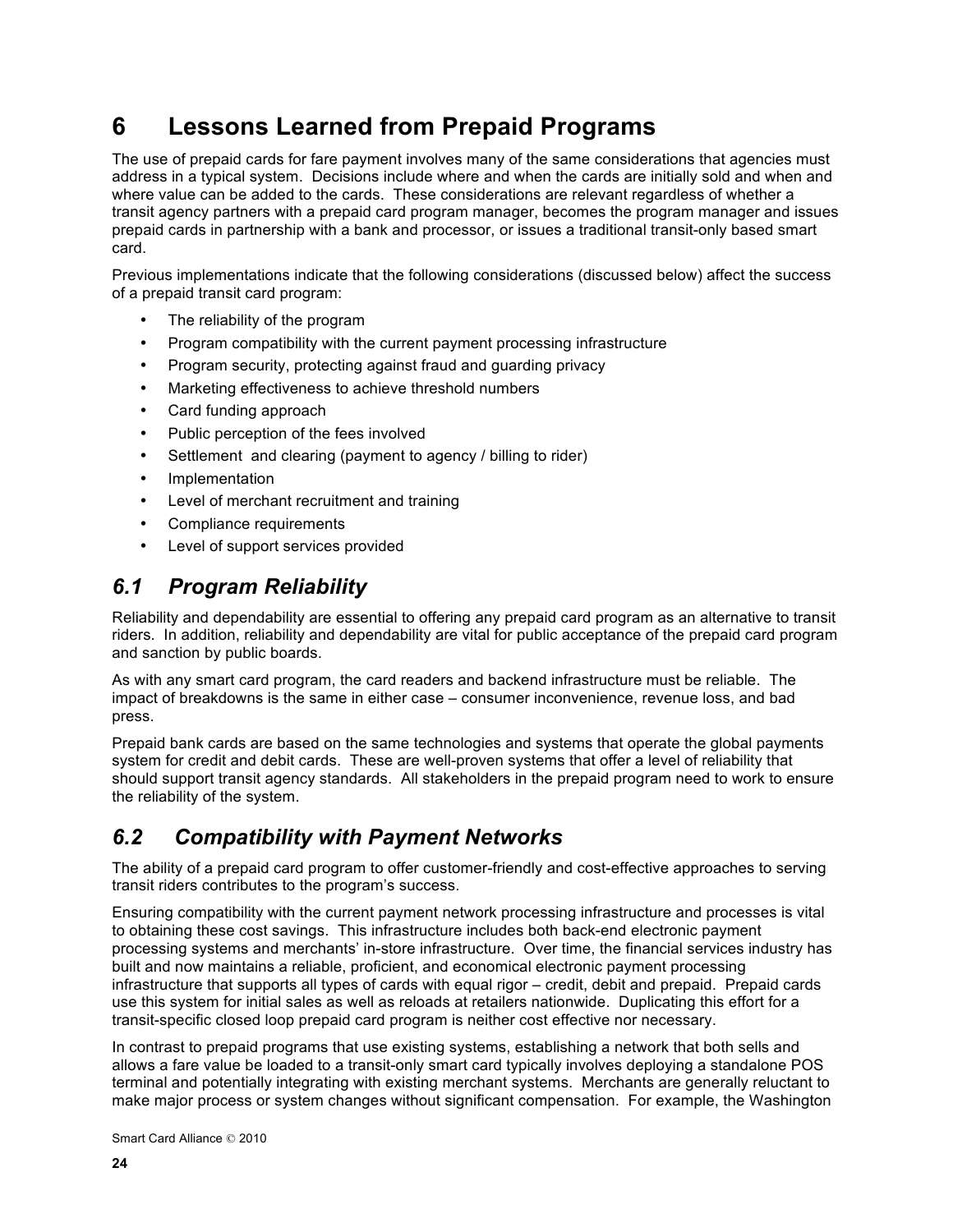Metropolitan Area Transit Authority (WMATA) SmarTrip® and San Francisco Bay Area TransLink® programs required participating stores to install agency-specific POS terminals on the countertop using anti-theft hardware. These attended POS devices could handle only analog communications; several of the store chains that were participating or wanted to participate in the program no longer had either the infrastructure or the equipment to support analog communications.

Prepaid cards, however, are well established in thousands of retailers. Merchant and processing infrastructure problems do not exist since the bank card systems are already in place.

# *6.3 Security*

In selecting a program manager, agencies should pay attention to risk mitigation programs that are in place. Fraud rates can be a concern for prepaid card issuers. While transit agencies are shielded from these losses, choosing a partner that is skilled at preventing fraud is good business practice. For example, criminals can use stolen credit or debit cards or checking account numbers to purchase prepaid cards, in effect laundering the stolen cards into valid currency. Prepaid program managers must monitor transactions vigilantly to identify and control fraud. Monitoring can be done based on filtering (use of lists of bad cards and good cards) or rule-based algorithms. To discourage counterfeiting and skimming, card design should include fraud prevention elements.

Prepaid cardholders are not always guaranteed that they will recover all of their money if a card issuer fails. Agencies should choose program managers and issuers that offer protection for consumer balances. Consumers using prepaid cards must have peace of mind that their money is safe if the cardissuing entity fails.

Prepaid card accounts can be funded by transferring funds from a different bank account or a credit card; however these methods are rarely used when a card is first "purchased" by an unbanked individual. Because unbanked consumers may have an affinity for privacy and anonymity, load networks must allow cardholders to make cash deposits at retail outlets or vending machines, albeit for a fee. Load networks must be regulated as money services businesses and comply with all Federal and state laws (discussed in Appendix C) and use PCI DSS certified systems that are required by the payment brands.

# *6.4 Marketing*

A total of 300,000–500,000 active prepaid cardholders is the suggested threshold at which economies of scale begin to optimize pricing structures that are both affordable for cardholders and profitable for the prepaid card issuer.<sup>19</sup> Cooperation between the program manager and the agency can help meet this target. Smaller agencies may consider taking advantage of the open nature of bank cards by joining with other agencies to combine forces toward this target.

Initial marketing campaigns should be aimed at the segment most likely to be receptive to new technologies and payment systems. A strategy to build an initial customer base is to find the transit riders who are receptive to new technology and who are more likely to be early adopters.

Agencies should consider the following marketing strategies:

- Promote the program to the all riders and develop ongoing marketing programs to build awareness and drive use.
- Encourage use of the autoload feature, by waiving or discounting the card acquisition fee for any customer who sets up a payroll deposit or similar funding source at the same time that the customer acquires a card.
- Offer a rebate for initial trips to customers who purchase cards at retailers. The purpose of such a rebate is to remove one possible barrier for lower income transit riders using the prepaid card.
- Offer soft benefits for using the prepaid card. For example, WMATA bus rides cost 10 cents less if the customer uses the SmarTrip® card rather than cash to pay the fare.

<sup>&</sup>lt;sup>19</sup> "The Race Is on in Prepaid," Mark Beresford and Steve Karp, Edgar Dunn & Company white paper, September 2007, http://www.edgardunn.com/uploads/100030\_english/100232.pdf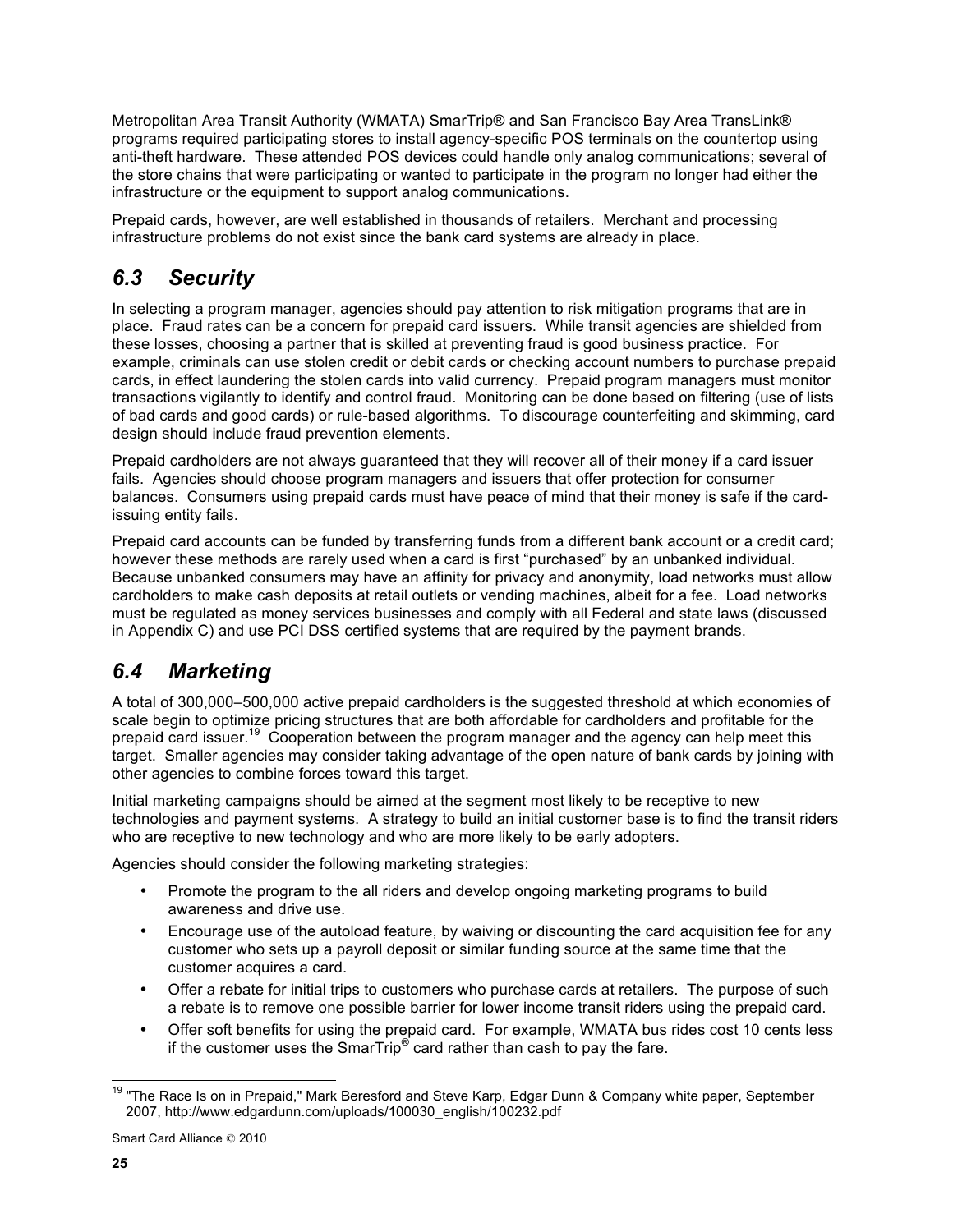# *6.5 Closed Loop Card Funding*

In traditional automatic fare collection (AFC) programs, agencies must provide a means by which to load value onto their closed loop transit-only prepaid cards. Autoload programs are very popular with riders, due to their convenience. However, autoload requires linking the transit card to a funding source, typically a bank account or payment card.

Public officials frown on systems that are unavailable to certain riders because the riders do not have traditional bank accounts or payment cards; yet building a transit-specific load network is expensive and challenging. Transit agencies have had to work hard to establish and maintain sufficient coverage for all riders. Agencies may be able to better serve low income transit riders by offering the option to use open loop prepaid cards to add funds to closed loop transit cards. For example, why not use a prepaid MasterCard to autoload a Houston Metro Q Card?

Payment network-branded prepaid cards can be easily loaded using the industries' extensive load networks. Whether at staffed load stations, such as retail locations, or unstaffed load stations, such as kiosks that accept cash, transit customers will find hundreds of locations to convert cash to card value. Once riders have a prepaid bank card, they can set up the autoload function to replenish fare value on a closed loop card.

If the rider chooses a contactless network-branded prepaid card, the same can be achieved in one step once the agency has added acceptance to their system.

# *6.6 Card Sales and Considerations*

Considerations for building a sales and load network for closed loop transit-only payment cards includes recruiting and training merchants and installing and maintaining POS equipment. Transit riders will not be able to access any transit smart card and gain the benefits of its use without excellent geographic coverage and an immediately recognizable set of region-wide retailers. Agencies will have to persuade stores to participate in the program, which initially is likely to have little brand recognition. Additionally, agencies like WMATA do not allow existing sales outlets to charge commission rates or transaction fees for sales of its products. Merchants are willing to take on transit card sales in return for opportunities to increase foot traffic from their target demographic; however, in some geographical areas, it may be difficult to persuade merchants to participate in a prepaid card program without some form of financial incentive.

In contrast, the prepaid industry has well-established pricing for retailers engaged in selling or loading value to prepaid products. These costs are often much lower than agency costs for its own system.

# *6.7 Settlement Considerations*

Persuading sales outlets to settle all transactions daily was a cornerstone of the San Francisco Bay Area TransLink system. In many cases, retailers kept the agencies money for several days as a form of compensation for selling transit products.

In the prepaid industry, fees are established and are based on consumer payments to the program manager. Once the agency has agreed to the card pricing with the manager, gaining retailer support can follow. Settlement to the prepaid processor is done on a daily basis.

# *6.8 Consumer Card Fees*

Fees associated with the prepaid cards can often be confusing, and cardholders can feel that they are being "nickel-and-dimed." Examples of fees associated with prepaid card programs are:

- Initiation or activation fees
- Monthly fees
- Fees to add (load) funds
- POS transaction fees

Smart Card Alliance © 2010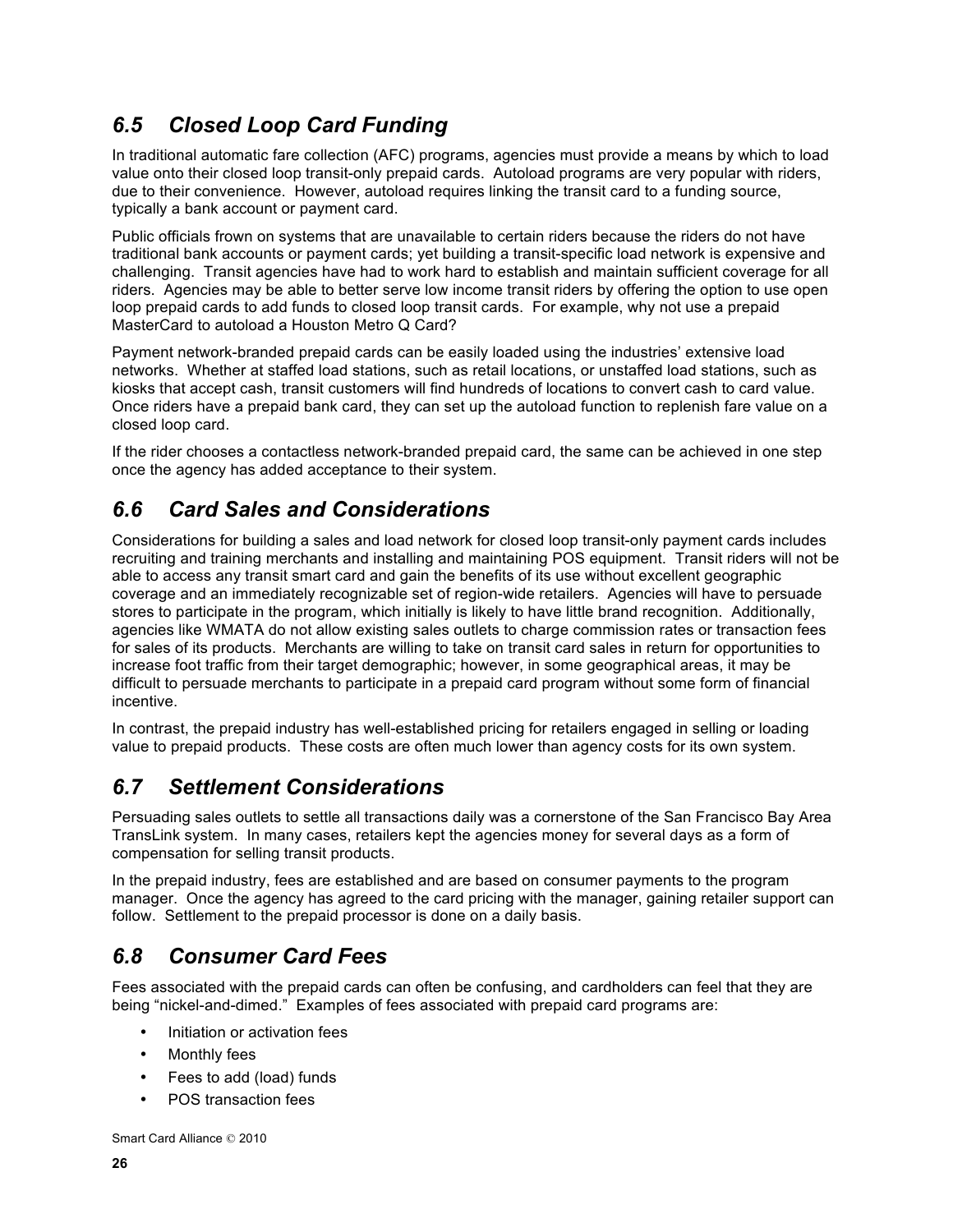- Cash withdrawal fees
- Dormancy fees

To facilitate widespread adoption of the cards, transit agencies should work closely with the program manager to design the pricing and feature set for the prepaid card. The following are points that agencies should consider:

- Where appropriate, bundle fees and provide clear explanations of the fees.
- Display fee information in plain sight in a simple, comprehensive chart.
- Implement card giveaways or some form of rebate. For example, provide a free day pass for all prepaid card buyers in the month of January.
- Provide reports on transactions to consumers on the Internet and to card sales merchants in both paper and digital form. Riders, especially unbanked riders, should be given the option of receiving monthly paper statements for a nominal fee.
- Conduct research on the demographics in the transit agency's area.
- Have trained customer support specialists available 24 by 7 by 365 to help participating merchants and riders.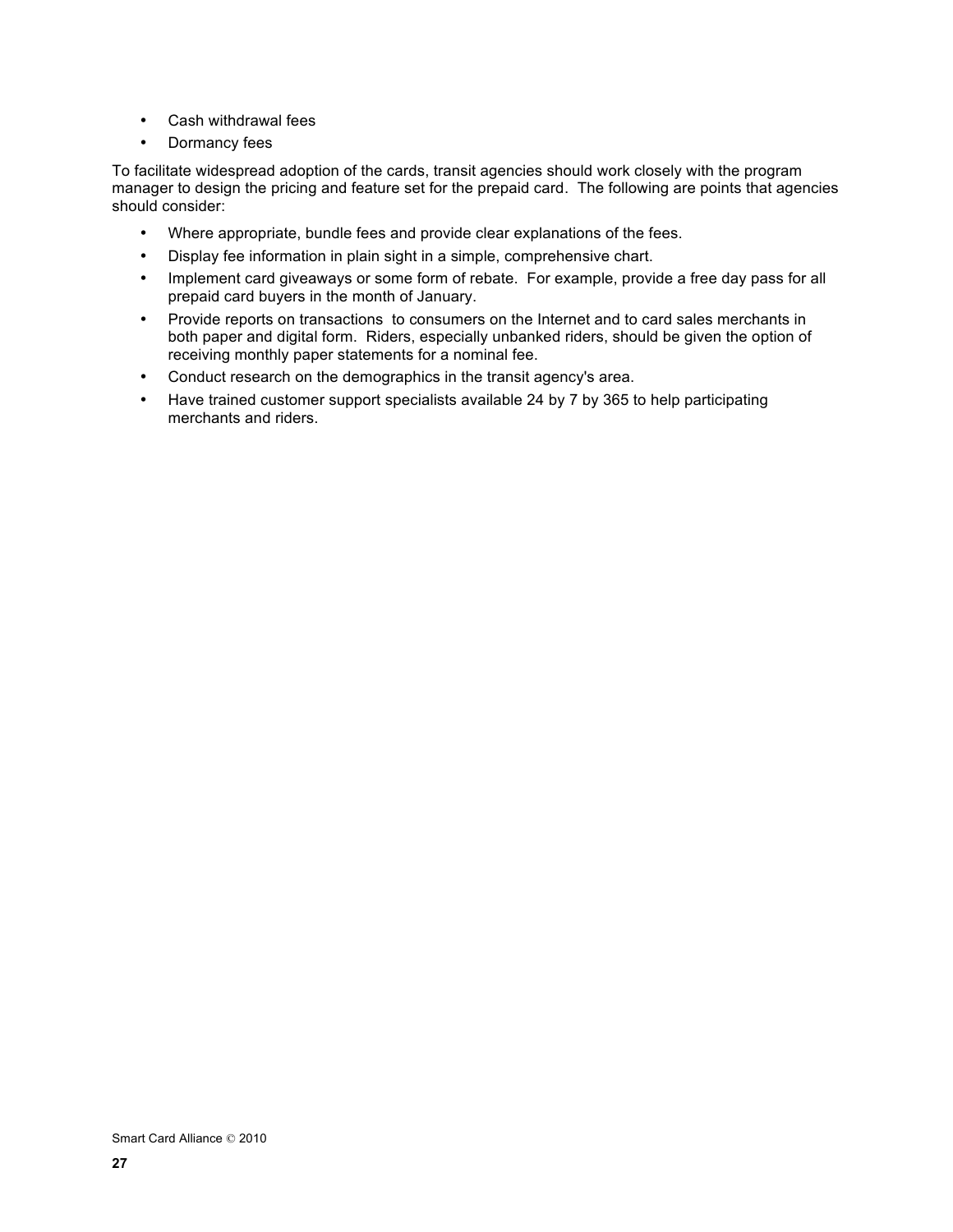# **7 Conclusions**

Many transit agencies are looking to accept network-branded open loop payment cards as an alternative or complement to the transit-only closed loop smart card. To achieve this goal to date, agencies are relying on banks to convert credit and debit cards to contactless technology for all of their banking customers. However, banks do not serve all transit customers and a fare payment system that does not reach all riders is not acceptable.

The prepaid card industry has grown rapidly over the past several years and can now offer transit agencies the ability to supplement banks' contactless card issuance activities with a product that the agency can influence and that anyone can buy. This capability provides agencies with the means to support open network-branded fare payment systems that reach all riders.

The prepaid industry is comprised of several types of cards, each of which is capable of supporting one or more segments of riders. Agencies should explore each type to develop a strategy that optimizes their fare media mix by using third party-issued card products. The architecture of bank card-based fare payment systems facilitates this approach.

Transit agencies may be able to achieve a variety of economic benefits from using network-branded payment cards with their systems, but agencies must clearly understand the costs associated with their current closed loop operation (e.g., card costs, security, encoding, issuance, support man-hours, maintenance). Prepaid cards provide the transit merchant the ability to reach the majority of its customers with payment products designed for open payment systems, tailor products to meet specific needs, and do so at a lower cost.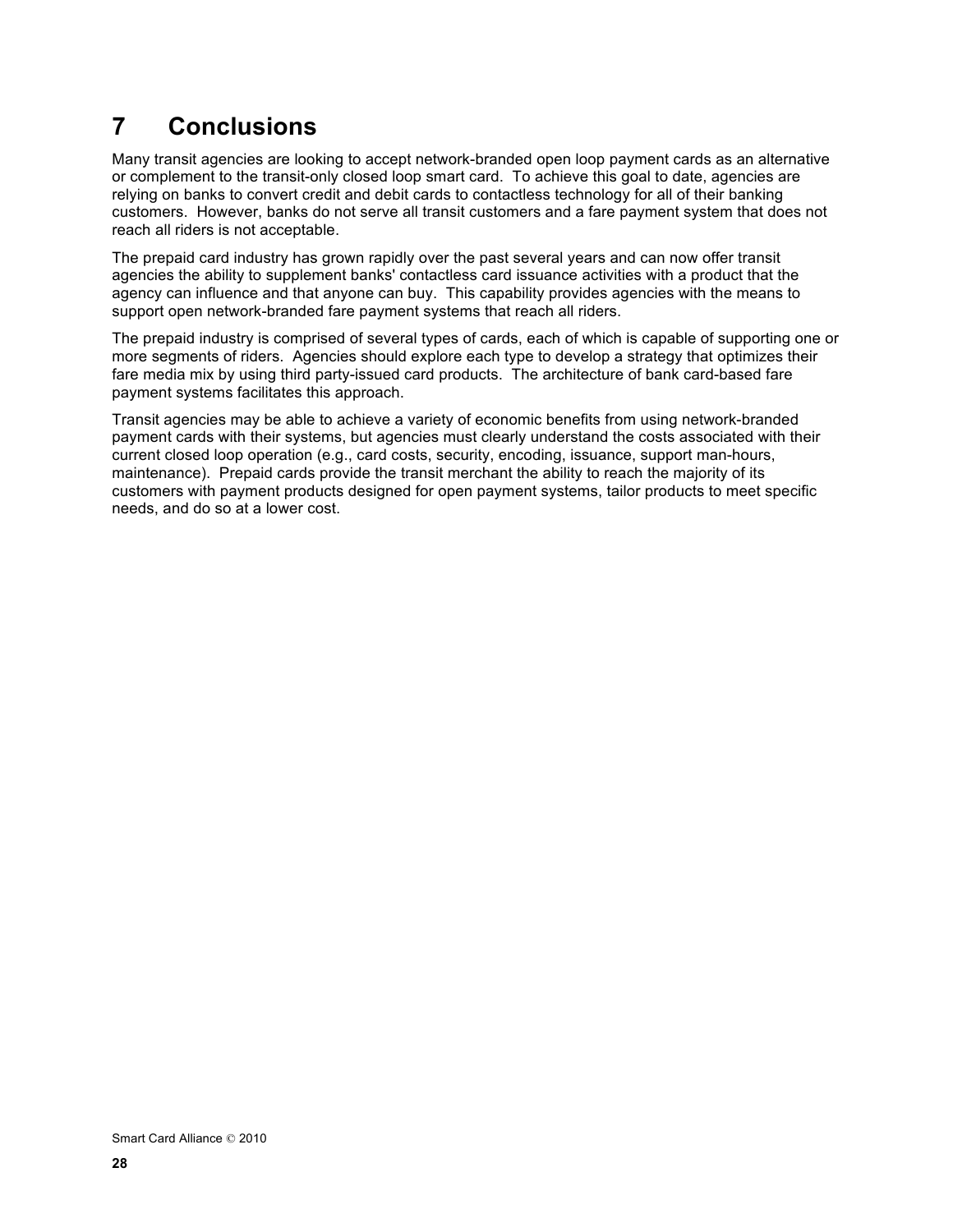# **8 Publication Acknowledgements**

This report was developed by the Smart Card Alliance Transportation Council to provide an overview of the prepaid card industry and the products available, including network-branded prepaid cards. Publication of this document by the Smart Card Alliance does not imply the endorsement of any of the member organizations of the Alliance.

The Smart Card Alliance wishes to thank the Transportation Council members for their contributions. Participants involved in the development of this report included: ACS, Connexum Consulting, LLC, Cubic, Discover Financial Services, First Data Corporation, Giesecke & Devrient, JPMorgan Chase, MasterCard Worldwide, MTA New York City Transit, Scheidt & Bachmann, SEPTA, Thales, Utah Transit Authority.

Special thanks go to **Mike Nash**, ACS, who led the project and to the project team who contributed to the development of this white paper.

- **Nancy Baunis**, Connexum Consulting, LLC <br>  **James F. Lock**, JPMorgan Chase<br> **Sunil Dewan**, Industry Consultant  **Cathy Medich**, Smart Card Alliance
- **Sunil Dewan**, Industry Consultant  **Cathy Medich**, Sma<br>• Jennifer Garcia. Discover Financial  **Michael Nash**. ACS
- **Jennifer Garcia**, Discover Financial Services
- **Wendy Humphrey, First Data Corporation**
- **Paul Korczak**, New York City Transit
- 
- 
- 
- **Craig Roberts**, Utah Transit Authority<br> **Brian Stein**, Giesecke & Devrient
- 

Other Transportation Council members who contributed to the white paper review and editing included:

- 
- **David deKozan**, Cubic **Josh Martiesian**, New York City Transit
	-
	- **Jerry Kane**, SEPTA  **Tomas Oliva**, Scheidt & Bachmann<br> **Mike Kutsch**. Cubic  **Burt Wilhelm**. MasterCard Worldwid **Burt Wilhelm, MasterCard Worldwide**
- **Michael Laezza**, Thales

### **About the Smart Card Alliance Transportation Council**

The Transportation Council is one of several Smart Card Alliance Technology and Industry Councils, focused groups within the overall structure of the Alliance. These councils have been created to foster increased industry collaboration within a specified industry or market segment and produce tangible results, speeding smart card adoption and industry growth.

The Transportation Council is focused on promoting the adoption of interoperable contactless smart card payment systems for transit and other transportation services. The Council is engaged in projects that support applications of smart card use. The overall goal of the Transportation Council is to help accelerate the deployment of standards-based smart card payment programs within the transportation industry.

The Transportation Council includes participants from across the smart card and transportation industry and is managed by a steering committee that includes a broad spectrum of industry leaders.

Transportation Council participation is open to any Smart Card Alliance member who wishes to contribute to the Council projects. Additional information about the Transportation Council can be found at http://www.smartcardalliance.org/about\_alliance/councils\_tc.cfm.

### **Trademark Notice**

All registered trademarks, trademarks, or service marks are the property of their respective owners.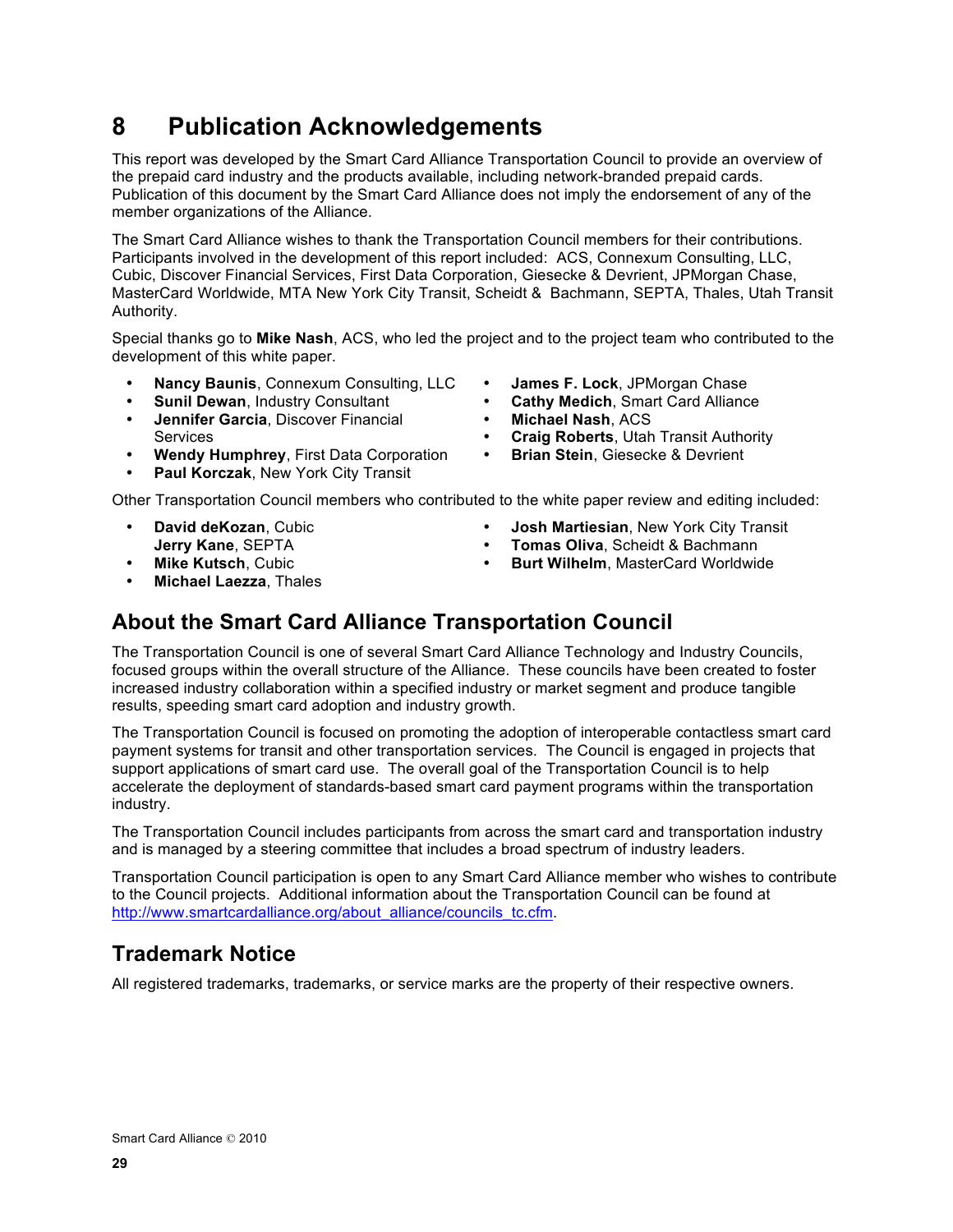# **9 Appendix A: Glossary of Terms<sup>20</sup>**

### **Automated teller machine (ATM)**

A computerized telecommunications device that provides the clients of a financial institution with access to financial transactions in a public space without the need for a cashier, human clerk or bank teller.

### **Bank Identification Number (BIN)**

The first 6 to 8 digits of the credit, debit or prepaid card number that serves to identify the institution that issued the card to the card holder. The rest of the number is determined by the issuer.

### **Card association**

A network of issuing banks and acquiring banks that process payment cards of a specific brand.

### **Customer Identification Program**

A program intended to enable a bank or financial institution to form a reasonable belief that it knows the true identity of each customer. It must include new account opening procedures that specify the identifying information that will be obtained from each customer. It must also include reasonable and practical risk-based procedures for verifying the identity of each customer.

### **Closed loop payment cards**

A card that is specific to single merchant organization. The authorization process can only be provided by the organization that issued the card and the funds used by the card do not leave the issuing organization.

### **Contactless payments**

Payment transactions that require no physical contact between the consumer payment device and the physical point-of-sale (POS) terminal. In a contactless payment transaction, the consumer holds the contactless card, device or mobile phone in close proximity (less than 2-4 inches) to the merchant POS terminal and the payment account information is communicated wirelessly (via radio frequency (RF)).

#### **Credit card**

A card entitling its holder to buy goods and services based on the holder's promise to pay for these goods and services.

#### **Debit card**

A plastic card (also known as a check card) that provides an alternative payment method to cash when making purchases. Functionally, it can be called an electronic check, as the funds are withdrawn directly from either the bank account or from the remaining balance on the card.

#### **Gift card**

A restricted monetary equivalent that is issued by retailers or banks to be used as an alternative to a nonmonetary gift.

#### **Issuer**

The organization that issues a card to an individual and maintains the account, provides account servicing, billing, and other required functions for a card program.

#### **Issuing bank**

The bank that provides the credit card to the cardholder. The term is often interchanged with "issuer."

 $20$  Term definitions came from a variety of sources, including http://en.wikipedia.org.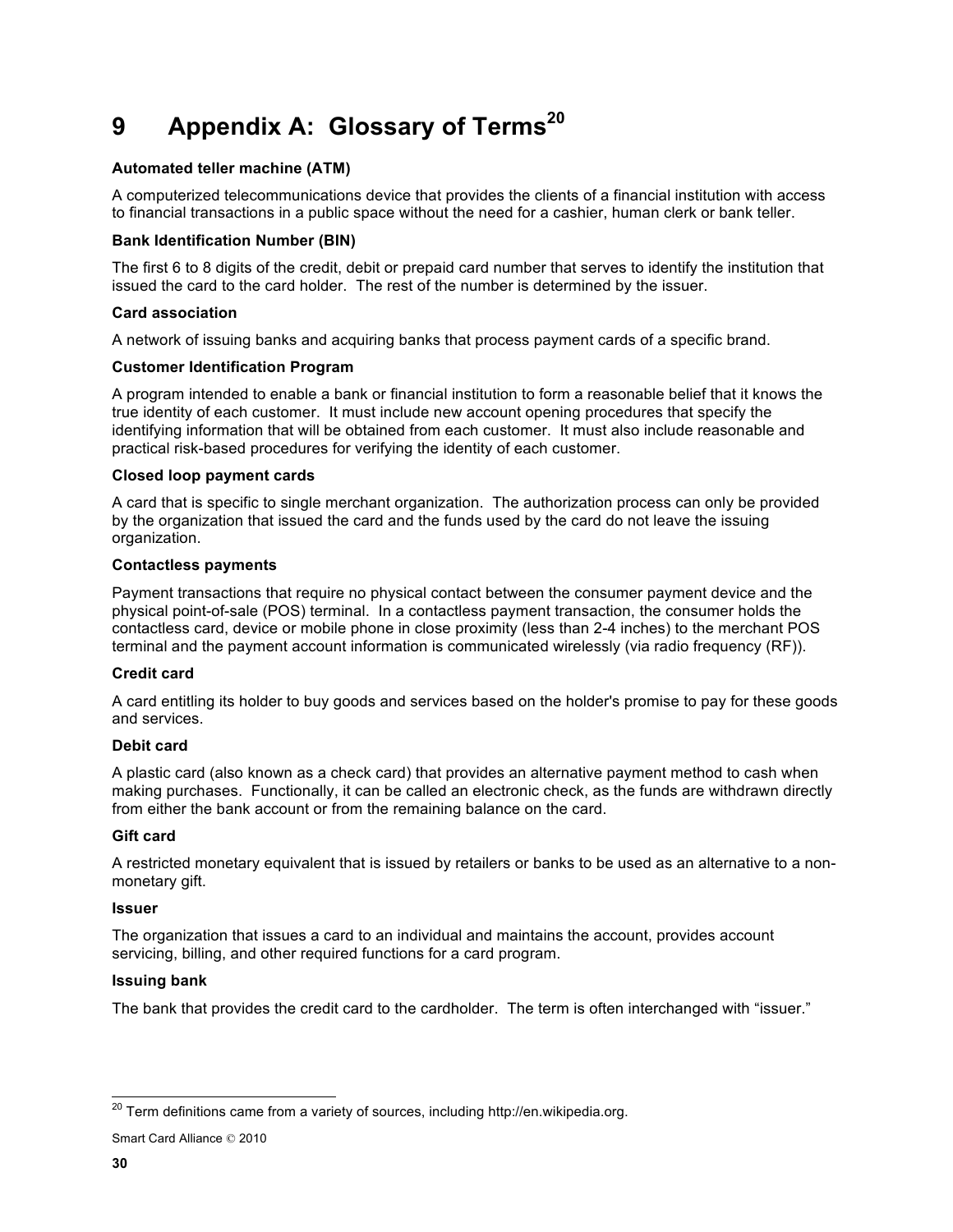#### **Load network**

The entity that facilitates loading monetary value to a stored value or prepaid card via a network of terminal devices and authorized locations. Card holders provide cash to the load network in exchange for value being added electronically to their card account.

#### **Network-branded prepaid card**

A prepaid card that carries a payment brand such as American Express, Discover, MasterCard, or Visa.

#### **Non-reloadable prepaid card**

A prepaid payment card that is sold or activated for a specific dollar amount and once that amount has been spent the card is no longer usable.

#### **Open loop payment card**

A payment card that operates on interoperable payment networks where the issuer of the card is separate and distinct from the acquirer or merchant who accepts the card for payment for goods and/or services.

#### **Office of Foreign Assets Control (OFAC)**

An agency of the United States Department of the Treasury under the auspices of the Under Secretary of the Treasury for Terrorism and Financial Intelligence. OFAC administers and enforces economic and trade sanctions based on U.S. foreign policy and national security goals against targeted foreign states, organizations, and individuals.

#### **Payment network**

(Also known as a payment system) A system (including physical or electronic infrastructure and associated procedures and protocols) used to settle financial transactions in automated teller machine networks, stored-value card networks, credit and debit card networks, bond markets, currency markets, and futures, derivatives, or options markets, or to transfer funds between financial institutions.

#### **Personalization**

Refers to the process of assigning a specific identity to a payment card by embossing or otherwise permanently marking the name of the account owner or holder to the face of the card and writing electronic information to the card's magnetic stripe or smart card chip. Personalization is required for all cards that are reloadable.

#### **Prepaid card**

A payment card that provides access to a prepaid value, rather than a line of credit. The card is used until the value is gone and the card is discarded or reloaded.

#### **Primary account number**

A number that is found on credit cards and bank cards. The number has a certain amount of internal structure and shares a common numbering scheme. Credit card numbers are a special case of ISO/IEC 7812 bank card numbers.

#### **Processor**

In the context of this white paper, an organization that provides technology and back office operations services to issuers and program managers for payment card programs. Services may include card issuance, management of a customer information file, facilitating authorization and settlement of payment transactions, billing and statement generation, or some combination thereof.

#### **Program manager**

An organization that operates a payment card program on behalf of a sponsor organization. The role of the program manager often includes total responsibility for the program such as cardholder outreach marketing, enrollment, card distribution, customer service, financial transaction processing, error resolution, and all other services necessary for the proper function of the program.

Smart Card Alliance © 2010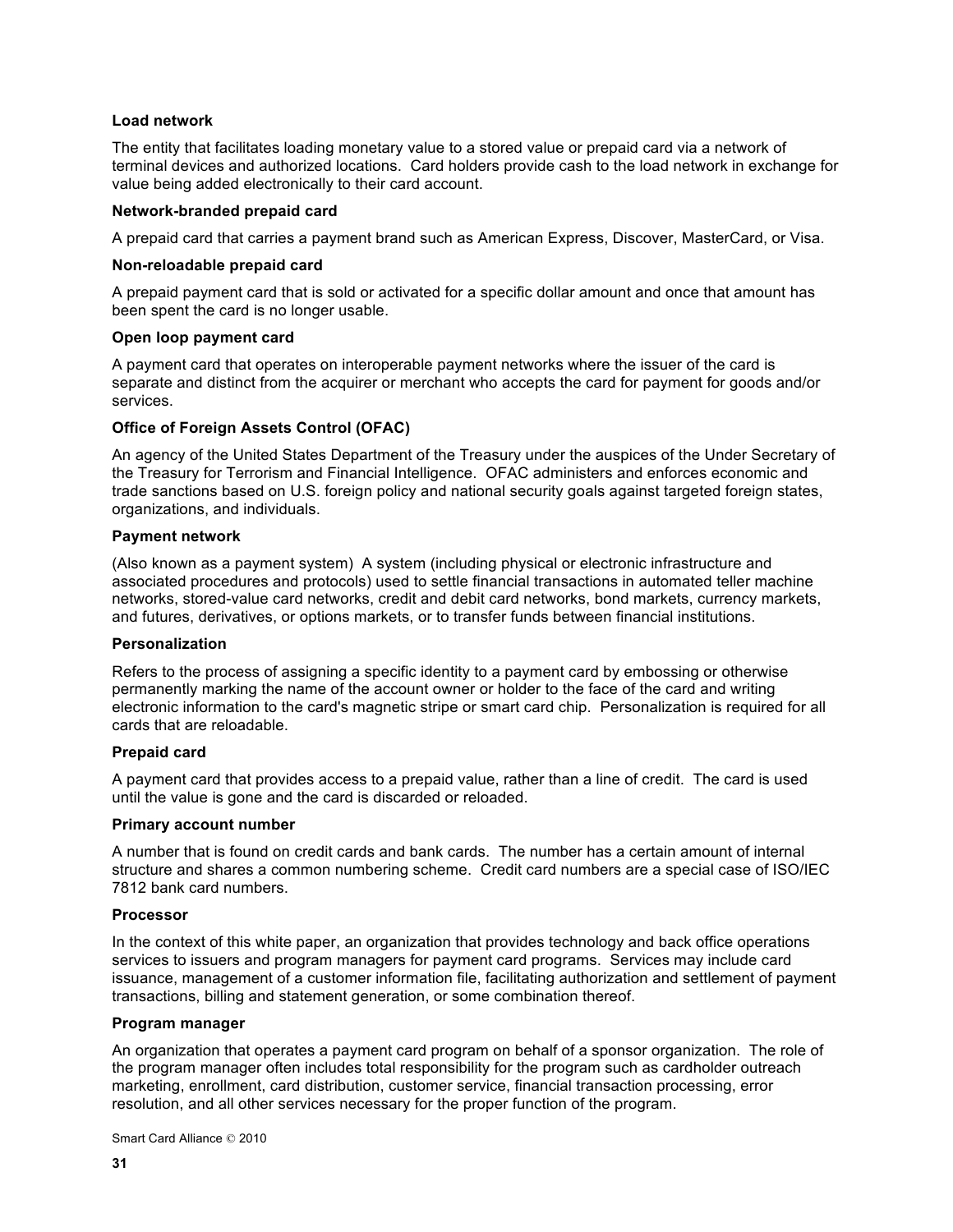### **Regulation E**

The Electronic Funds Transfer (EFT) Act, also known as Regulation E, was implemented in the U.S. in 1978 to establish the rights and liabilities of consumers as well as the responsibilities of all participants in EFT activities.

#### **Reloadable prepaid card**

A prepaid payment card that is capable of being loaded with value multiple times during the life of the card.

#### **Short Message Service (SMS)**

A communication service component of the Global System for Mobile Communication (GSM), using standardized communications protocols that allow the exchange of short text messages between mobile phone devices.

### **Social Security number (SSN)**

In the United States, a Social Security number (SSN) is a nine-digit number issued to U.S. citizens, permanent residents, and temporary (working) residents under section 205(c)(2) of the Social Security Act, codified as 42 U.S.C. § 405(c)(2). The number is issued to an individual by the Social Security Administration, an independent agency of the United States government.

### **Stored value card**

A smart card containing one or more purses which can be loaded and reloaded with value and used to make purchases.

### **Tax Payer Identification Number (TIN)**

An identifying number used for tax purposes in the United States. It may be assigned by the Social Security Administration or by the Internal Revenue Service (IRS).

#### **Transit agency**

A transit district or transit authority that is a special-purpose district organized as either a corporation chartered by statute or a government agency, created for the purpose of providing public transportation within a specific region.

#### **Transit benefit**

A benefit program offered by employers to employees that provides for the use of public transportation through a coordinated program that offers savings to the employee. The benefit takes the form of pre-tax deductions from employee pay to pay for a fixed amount of public transportation services as allowed under the federal tax code.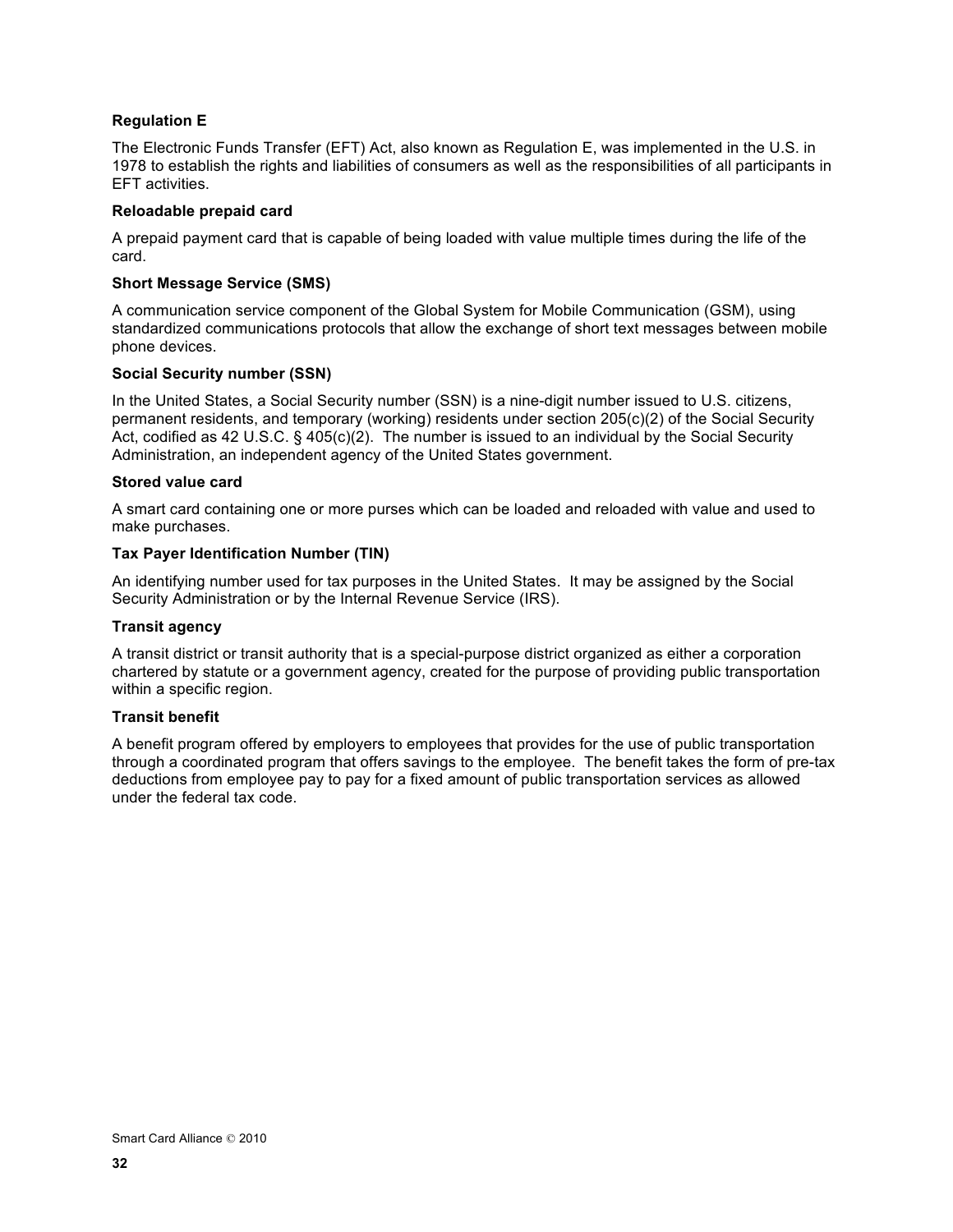# **10 Appendix B: Prepaid Industry Resources**

The following are trade associations, trade shows and publications covering the transit industry that are good resources for transit agencies.

### *10.1 Trade Associations*

Network Branded Prepaid Card Association (NBPCA), http://www.nbpca.com

### *10.2 Trade shows*

Prepaid Cards Conference, http://www.prepaidcardsevent.com/Event.aspx?id=269228

ATM, Debit, and Prepaid Card Forum, http://www.sourcemediaconferences.com/ATMDebit07/

Prepaid Card EXPO, http://www.iirusa.com/prepaid/welcome-page.xml

MasterCard and Visa annual prepaid conferences, http://www.mastercard.com, http://www.visa.com

### *10.3 Publications*

American Banker, http://www.americanbanker.com/

ATM & Debit News, http://www.paymentssource.com/atm-debit-news/CardFlash, http://www.cardweb.com/cardflash/

CardLine, http://www.paymentssource.com/cardline/

Cards and Payments, http://www.paymentssource.com/cards-payments/

Corporate & Incentive Travel, http://www.themeetingmagazines.com

Corporate Meetings & Incentives, http://meetingsnet.com/corporatemeetingsincentives/

Digital Transactions, http://www.digitaltransactions.net/

Green Sheet, http://www.greensheet.com/

Integrated Solutions for Retailers, http://www.retailsolutionsonline.com/

Paybefore, http://www.paybefore.com/

Payments Source, http://www.paymentssource.com

Plastic Rap Blog, http://www.bankrate.com/

The Prepaid Press, http://www.prepaid-press.com/

Specialty Retail Report, http://www.specialtyretail.com/

Transaction Trends, http://www.electran.org/

Transaction World Magazine, http://www.transactionworld.net/start.asp

### *10.4 Reports and White Papers*

"Demystifying Prepaid Cards: An Opportunity for the Community Development Banking Institution Sector," National Community Investment Fund, September 2009, http://www.ncif.org/images/uploads/20090921\_NCIF\_DemystifyingPrePaidCards.pdf

"General-Use Prepaid Cards: The Path to Gaining Mainstream Acceptance," James McGrath, Federal Reserve Bank of Philadelphia, March 2007, http://www.philadelphiafed.org/paymentcards-center/publications/discussion-papers/2007/D2007MarchGeneralUsePrepaidCards.pdf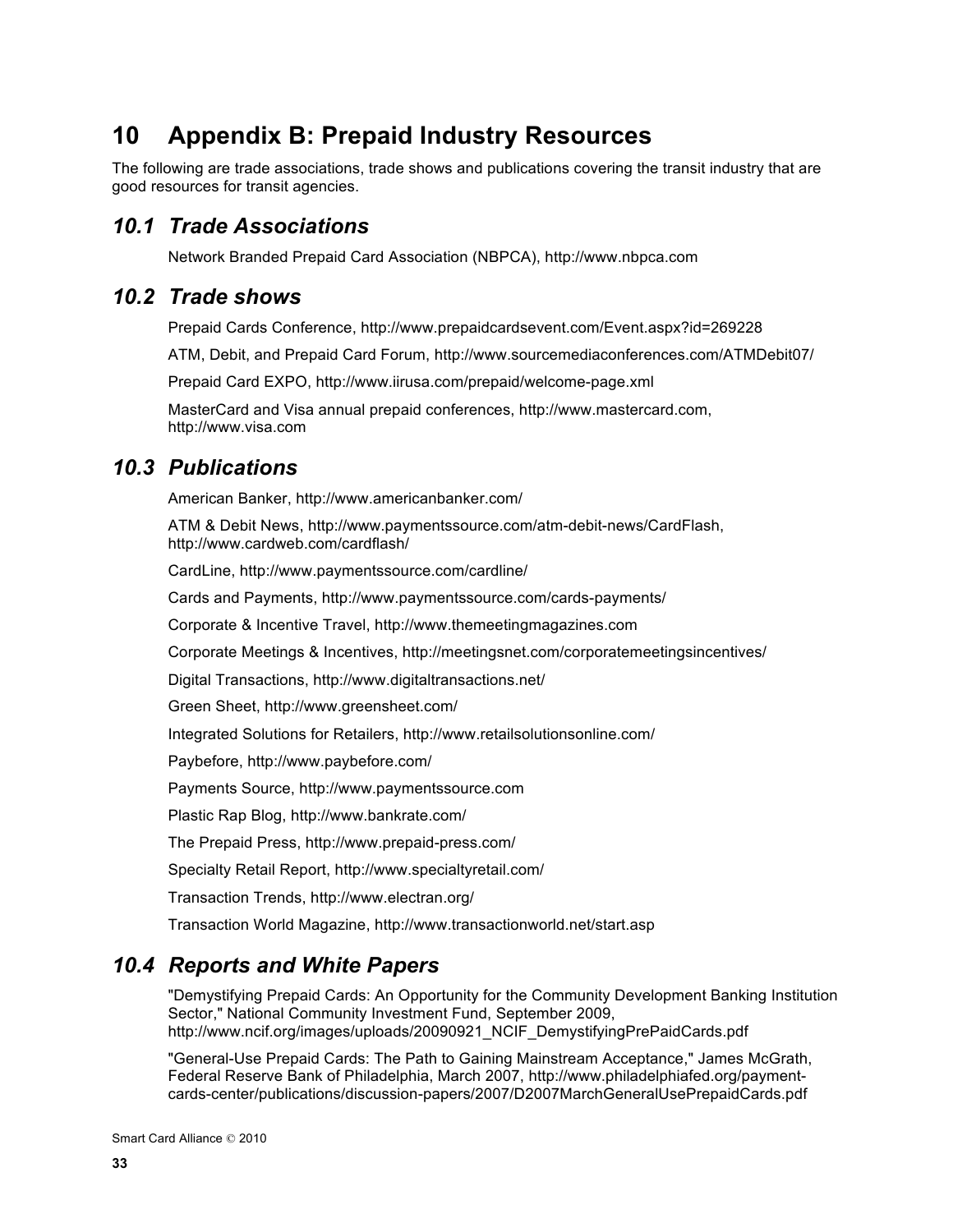"Prepaid Cards: An Important Innovation in Financial Services," Julia S. Cheney, Federal Reserve Bank of Philadelphia, and Sherrie L. W. Rhine, Federal Reserve Bank of New York, July 2006, http://www.philadelphiafed.org/payment-cards-center/publications/discussionpapers/2006/D2006JulyPrepaidCardsACCIcover.pdf

"Prepaid Cards; Vulnerable to Money Laundering," Stanley Sienkiewicz, Federal Reserve Bank of Philadelphia, February 2007, http://www.philadelphiafed.org/payment-cardscenter/publications/discussion-papers/2007/D2007FebPrepaidCardsandMoneyLaundering.pdf

"The Race Is on in Prepaid," Mark Beresford and Steve Karp, Edgar Dunn & Company white paper, September 2007, http://www.edgardunn.com/uploads/100030\_english/100232.pdf

"Serving Unbanked Consumers in the Transit Industry with Prepaid Cards," Smart Card Alliance Transportation Council white paper, June 2008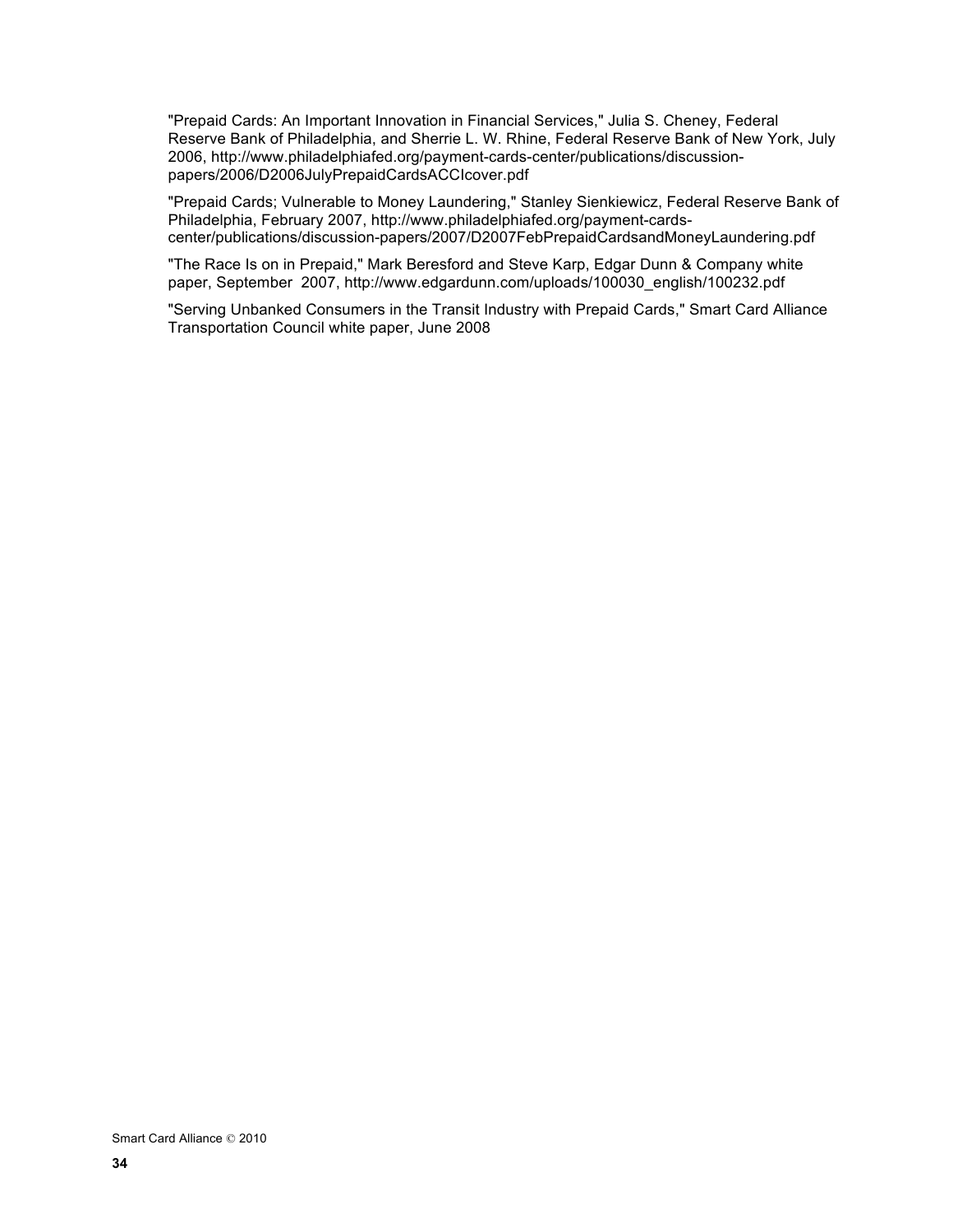# **11 Appendix C: Bank Regulations for Accepting Open Loop Prepaid Cards**

This appendix is intended to provide an overview of the several of the bank regulations that are in place governing open loop prepaid cards. The Smart Card Alliance and its members do not intend that this section be used as legal advice. Transit agencies should consult their legal counsel for guidance on applicable regulatory compliance requirements.

Unlike traditional proprietary stored value transit cards, which can only be used to pay for public transportation, open loop prepaid cards are issued by a bank and can be used for multiple purposes. Open loop cards can be used to make purchases at retail establishments, pay bills on line, and even withdraw money from an ATM. They are easily smuggled across borders and can be traded, similar to cash.

Because open loop cards are so similar to cash, numerous laws apply to the banks issuing them.

## *11.1 Title 18*

Purchasing an open loop card is potentially a relatively simple way to launder money within the United States. Title 18 of the United States Code (18 U.S.C.), Sections 1956, 1957, and 1960 makes money laundering a crime, punishable by imprisonment for up to 20 years and fines of up to twice the amount of the transactions.

# *11.2 USA PATRIOT Act*

The USA PATRIOT Act, $^{21}$  passed in the wake of the September 11 terrorist attacks, provides the government with tools to combat global terrorism, some of which govern how banks behave. The Act contains the following provisions:

- Requires all financial institutions covered by the Bank Secrecy Act (BSA) to establish and maintain written anti-money-laundering programs
- Requires financial institutions to obtain minimum information from and verify the identity of all new customers under a written Customer Information Program (CIP)
- Requires enhanced due diligence on correspondent accounts maintained for foreign financial institutions and private banking accounts maintained by or on behalf of non-U.S. persons
- Prohibits certain dealings with foreign shell banks
- Expands the types of financial institutions that are required to file suspicious activity reports
- Increases the government's ability to obtain information from financial institutions relating to suspected money laundering and terrorist financing activities

# *11.3 Bank Secrecy Act*

The primary U.S. law governing the anti-money-laundering obligations of financial institutions is the BSA, 31 U.S.C., Sections 5311-5355. As originally enacted in 1970, the BSA imposed a number of recordkeeping and reporting obligations on banks and other financial institutions in connection with cash transactions.

A broad array of financial institutions are subject to the BSA, including banks, trust companies, securities brokers–securities dealers, mutual funds, money services businesses (MSBs), casinos, operators of credit card systems, and others, including agents of certain of these entities.

<sup>&</sup>lt;sup>21</sup> USA PATRIOT is an acronym for Uniting and Strengthening America by Providing Appropriate Tools Required to Intercept and Obstruct Terrorism.